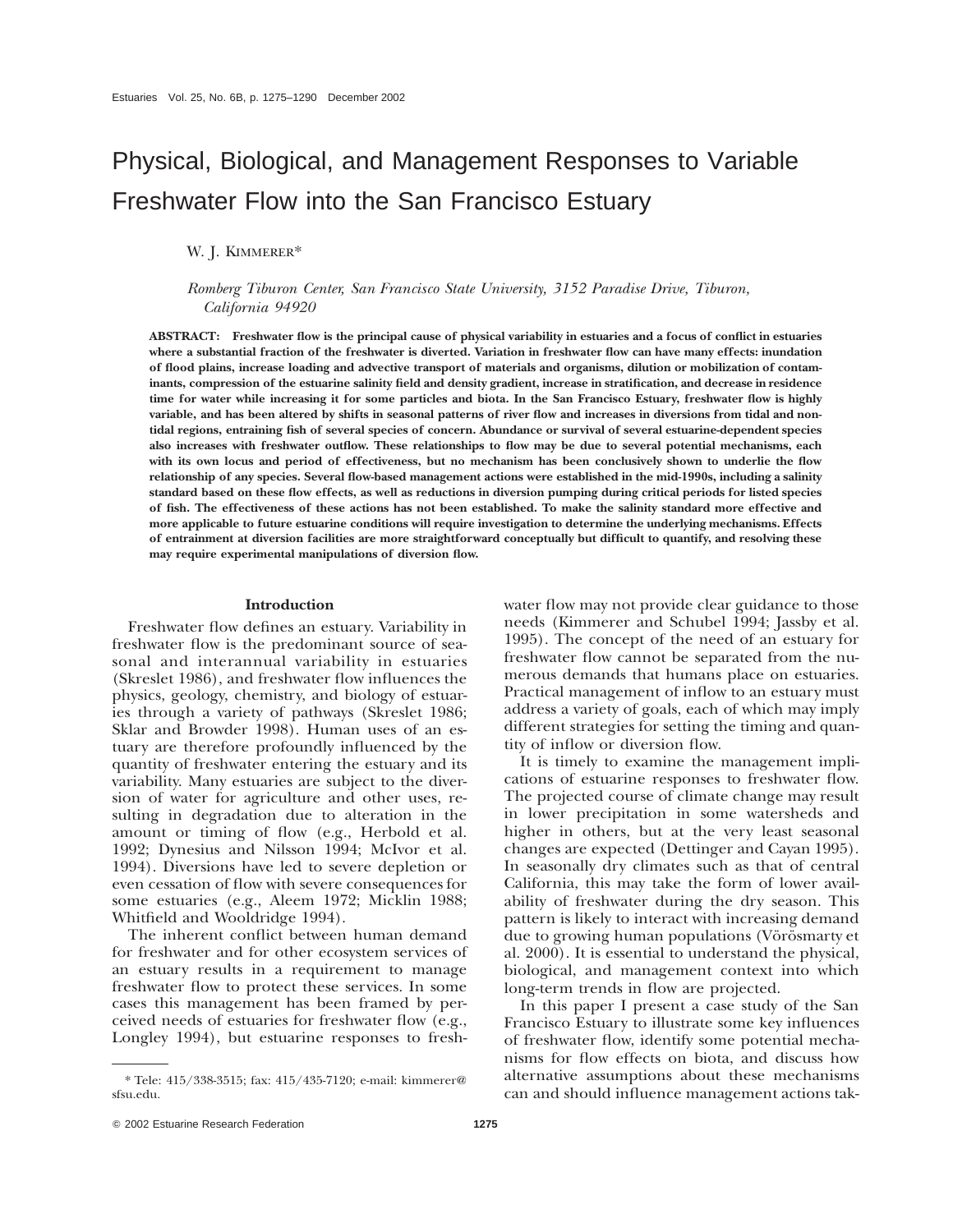

Fig. 1. Map of the San Francisco Estuary showing key features discussed in the text. Heavy shading indicates depths greater than 10 m. Numbers indicate river kilometer (distance from the mouth of the estuary) for identification of locations in the text.

en for environmental protection. This paper focuses on the river-dominated northern part of San Francisco Estuary (Walters et al. 1985), including the Sacramento-San Joaquin Delta and several shallow embayments (Fig. 1), primarily in spring to summer when larval and early juvenile stages of many nekton species are present. I use available data from several monitoring programs to demonstrate the physical, chemical, and biological consequences of flow, and to explore several mechanisms by which biological populations may be affected by flow, then discuss briefly the management actions that use flow to achieve environmental goals.

The San Francisco Estuary is well established in the literature showing severe effects of freshwater diversions (e.g., Stevens et al. 1985; Nichols et al. 1986). Because of variation in precipitation in the watershed, outflow had no trend over the period from 1921–1986 (Fox et al. 1990). Construction and operation of reservoirs has altered the hydrograph more through a change in seasonal pattern than through a change in total flow; thus, in contrast to freshwater-starved estuaries such as the Nile (Aleem 1972) or the Sea of Azov (Micklin 1988), management of the San Francisco Estuary must be based on more subtle effects of flow.

### **Study Site and Methods**

Several volumes on the geography, hydrology, environmental conditions, and general biology of the San Francisco Estuary provide valuable background information (e.g., Conomos 1979; Cloern

and Nichols 1985; Nichols et al. 1986; Hollibaugh 1996). Extensive human modifications to the estuary have included diking and isolation of about 95% of the estuary's wetlands, establishment of numerous exotic species; reduction or elimination of many stocks of fish and invertebrates, alteration of bathymetry and introduction of contaminated sediment through hydraulic mining in the watershed, disposal and accumulation of agricultural and urban waste including numerous toxic substances, reduction in sediment supply due to damming of all of the major rivers in the watershed, and alteration of the seasonal pattern and quantity of freshwater flowing into the estuary (Nichols et al. 1986).

The San Francisco Estuary (Fig. 1) receives nearly all of its freshwater from the Sacramento-San Joaquin River system, which drains approximately 100,000 km2 (40% of the area of California). Water enters the estuary through the Sacramento-San Joaquin Delta, a complex network of tidal channels and islands, former marshes that were diked and drained for conversion to farms during and after the Gold Rush of the mid-19th century. Freshwater flow into the estuary has been altered by extensive development of dams, diversions, and canals upstream on the major rivers and tributaries, particularly the large dams and diversions of the federal Central Valley Project (CVP) and State Water Project (SWP). Most of the precipitation falls to the north of the Delta during winter-spring, and most of the demand is to the south during summer. During the summer-fall dry season the river-Delta system is essentially a conveyance system for moving water from reservoirs in the north to farms and cities in the San Joaquin valley or southern California and other areas outside the watershed. Water is exported from the Delta by large diversion pumps of the CVP and SWP, and the smaller Contra Costa Water District facility. Managers release water from reservoirs both to supply water for export from the Delta and to keep the Delta fresh by opposing tidal encroachment of salt water.

In addition to the water export facilities, over 2,200 pumps and siphons throughout the Delta take water for irrigation (Herren and Kawasaki 2001). Some of this water is lost through evapotranspiration, and some agricultural drainage is pumped back into the Delta channels. On an annual average basis, about  $2 \text{ km}^3$  is estimated to flow through these diversions, compared with about 4.5 km<sup>3</sup> through the major export facilities and 26 km<sup>3</sup> to the lower estuary as outflow (unpublished data from California Department of Water Resources, DWR, for 1956–2001).

The Sacramento-San Joaquin Delta (Fig. 1), the keystone of water management in California, is home to several species of fish that have been in a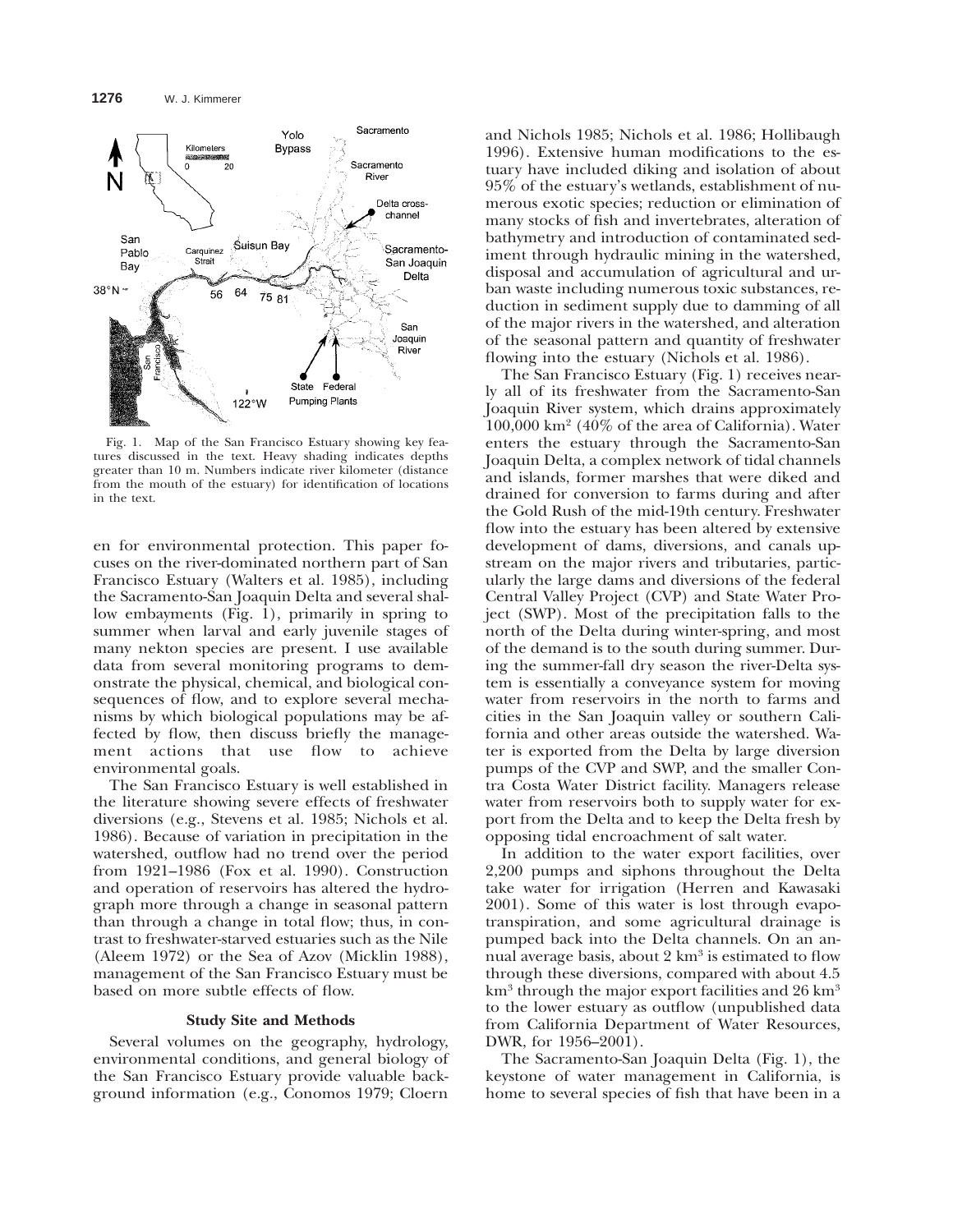state of decline in recent decades (Herbold et al. 1992; Moyle 2002). Concern over the effects of freshwater diversions on these fish species, particularly five that are listed as threatened or endangered, has resulted in curtailed freshwater exports, with resulting conflict between resource advocates and water users. Dissatisfaction with an adversarial approach to resource management (Kimmerer and Schubel 1994), as well as concerns over conflicting goals for the estuary and watershed, led to formation in 1995 of the CALFED (California-Federal) Bay-Delta program (http://calfed.water.ca. gov), an ambitious joint state and federal effort to restore ecosystems, improve water quality and reliability of supply, and reduce risks of levee failures.

Data and analytical methods for analyzing responses of biota to flow were described by Jassby et al. (1995) and Kimmerer (2002) and are summarized here and in figure captions. Data on freshwater flow were obtained from DWR (http:// www.iep.water.ca.gov/dayflow/). Data on water quality and biological abundance for time periods of 20–31 years were obtained from the Interagency Ecological Program for the San Francisco Estuary (http://www.iep.water.ca.gov). Biological variables included abundance indices for a variety of fish and bay shrimp (Turner and Chadwick 1972; Armor and Herrgesell 1985; Kimmerer et al. 2000), and estimates averaged over months or seasons for zooplankton abundance (Orsi and Mecum 1986) and chlorophyll concentration (Lehman 2000). Chlorophyll data were also obtained from the U.S. Geological Survey (USGS; Cloern et al. 1985; http: //sfbay.wr.usgs.gov/access/quality.html). Nutrient data were from DWR (Lehman 2000). Abundance of young striped bass and Pacific herring are influenced by egg production, so indices of early survival were calculated as the ratio of young abundance to estimates of egg production (Kimmerer et al. 2000; Kimmerer 2002). Sediment concentration and flux data are from the USGS (Schemel et al. 1996). Analyses consisted mainly of least-squares regressions or analyses of covariance, with robust procedures used in a few cases where outliers were apparent (Venables and Ripley 1997). In all analyses, diagnostic plots were used to ensure that assumptions of the methods were met.

DWR provides several estimated flow variables useful in examining the patterns of freshwater flow in the estuary. These variables include daily or monthly average flows in the Delta for water years 1956–2000: freshwater inflow, the sum of all the river flows into the Delta; export flow, the total of diversion flows by the major export facilities; and calculated net Delta outflow, the difference between inflow and export flows less net consumption in the Delta. Outflow measured using ultra-

sonic velocity meters at four stations in 1996–1998 was close to the calculated value at high freshwater flow, but diverged substantially at low flow because of spring-neap tidal and meteorological effects on water level (Oltmann 1998). An additional calculated quantity is monthly unimpaired flow for 1908–1994, which is inflow that would exist if the reservoirs retained no water, but all other uses of water in the watershed were unchanged (DWR 1994). Pre-development natural flow may have been lower than unimpaired flow in the dry season because of higher evapotranspiration in the watershed before extensive development (Fox et al. 1990). On an annual (water year) basis unimpaired flow, inflow, and outflow have no time trend over their respective periods of record.

An additional flow-related variable used extensively in the San Francisco Estuary is  $X_2$ , the distance up the axis of the estuary to where the daily average near-bottom salinity is 2 psu. This variable is used as a measure of the physical response of the estuary to freshwater flow, partly because of the difficulties of estimating outflow at low values ( Jassby et al. 1995).  $X_2$  has a lagged linear relationship to the log of freshwater outflow with a time constant of about 2 weeks. It was determined by interpolation among a set of continuous salinity monitoring stations for 1968 to 1992, and by time-series regression on the log of net Delta outflow for other years ( Jassby et al. 1995). For most of the years in this analysis, under low-flow conditions  $X_2$  gives a more accurate measure of flow conditions in the estuary west of the Delta than does Delta outflow.

#### **Results and Discussion**

#### FLOW PATTERNS IN THE SAN FRANCISCO ESTUARY

California's Mediterranean climate controls seasonal patterns of freshwater flow into the estuary. Nearly all of the precipitation falls during the winter-spring wet season, resulting in  $a > 10$ -fold seasonal range of daily freshwater flow into the estuary (Fig. 2). Annual flow is generally defined in terms of water year, which begins on October 1, so that the high-flow period is nearly always contained within a single year. Interannual variability in flow results from variability in regional climate, and annual runoff can also range over 10-fold (Fig. 2).

The Sacramento River provided 85% (median; range 69–95%) and the San Joaquin River 11% (4– 25%) of annual total flow into the Delta during 1956–2000. Total annual export volume from the two major and one minor water export facilities increased up to the mid-1970s, after which annual export volume remained roughly steady, with a median of about  $5.7 \text{ km}^3$  or  $29\%$  of inflow since  $1974$ (Fig. 3). Export flow rate from the south Delta usu-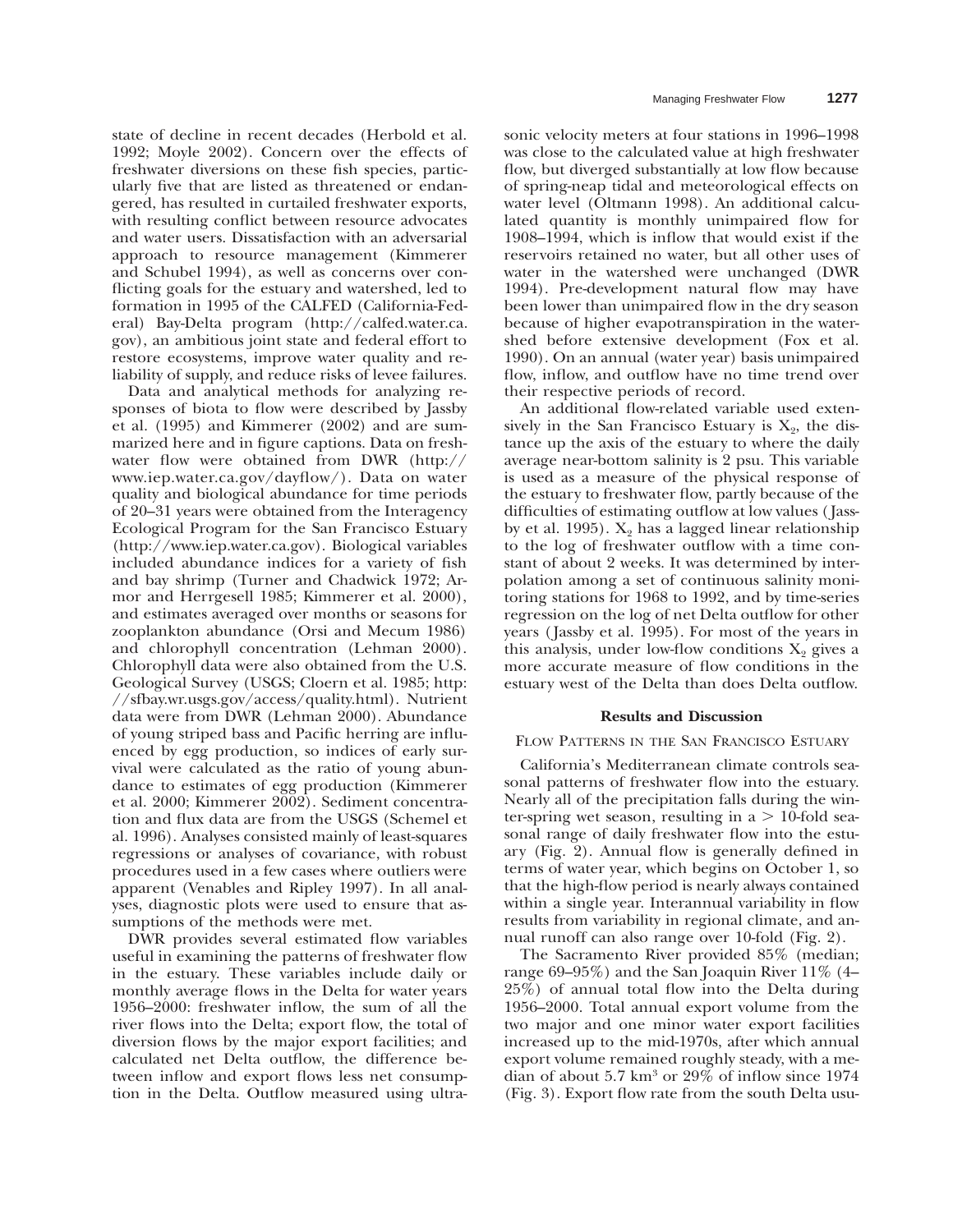

Fig. 2. Daily average freshwater flow entering the Sacramento-San Joaquin Delta (Inflow) calculated as the sum of gaged and estimated ungaged flows of rivers entering the Delta. A) three wettest years in the record (1956–2000) plus 1997, the year of the highest daily flow; B) three driest years on record on the same scale as A (right scale). Water years begin on October 1, near the end of the dry season.

ally exceeds flow in the San Joaquin River, with the result that the Sacramento River must provide the balance. This requires a net flow either southward or eastward through the Delta toward the export pumps, which is facilitated by the Delta Cross Channel (Fig. 1), a short, artificial canal with a pair of gates that can be opened to allow water to flow from the Sacramento River into the central Delta. These gates must often be open during dry periods to minimize saltwater intrusion into the southern Delta, but are closed during periods when juvenile salmonids are migrating down the Sacramento River, particularly in winter and spring.

The ratio of calculated inflow to estimated unimpaired flow for 1956–1994 shows that capture of runoff in reservoirs in the major rivers results in net storage and diversion of freshwater in spring and net release in late summer to early fall (Fig. 4a). Long-term trends in this ratio show an increasing trend toward more storage early in spring and more release in summer (Fig. 4b), presumably due to increasing demand and upstream storage capacity (Fig. 2 in Arthur et al. 1996). During wet winters, much of the inflow to reservoirs is essentially passed through the reservoirs to maintain capacity for flood control.

## EFFECTS OF FRESHWATER FLOW

The effects of freshwater inflow on the physical, chemical, and biological conditions in an estuary are numerous and complex (Skreslet 1986; Drinkwater and Frank 1994). A simplified conceptual model shows some of the prominent effects of



Fig. 3. Historical record of monthly export flow from major diversion facilities in the southern Sacramento-San Joaquin Delta. The heavy line gives the mean annual proportion of flow into the Delta that is diverted (right axis).

freshwater flow, using an increase in flow as an example (Fig. 5). In the discussion here, flow generally refers to inflow for events occurring in the Delta and Delta outflow for the remainder of the estuary; they are closely correlated. Numbers below refer to specific quantities in Fig. 5 which are ordered according to mechanisms discussed in Table 1.

Starting from the right side of the diagram, freshwater flow covaries with river stage and velocity. When river stage increases above a threshold, floodplains such as the Yolo Bypass are inundated (Figs. 1, 5, and 6a, #10). The proportion of inflow that is exported decreases as inflow increases (Fig. 6b, #9), so Delta outflow begins to approach inflow closely (Fig. 6c). The correlation between raw inflow and outflow values in Fig. 6c is 0.99, mainly because of the influence of flow values above 1,000  $m<sup>3</sup>$  s<sup>-1</sup>, but also because inflow is adjusted to accommodate changes in export flow. An increase in river stage enhances the tidally-averaged water level gradient through the estuary, forcing a larger seaward residual or net flow at all points in the estuary, and compressing the salinity gradient (Fig. 6d). Residence time of water (Walters et al. 1985) and of conservative scalars decreases throughout the estuary as flow increases.

Increased inflow implies an increase in flux into the estuary of any scalar whose concentration decreases more slowly than 1/flow as flow increases  $(\#1, 3, 6, 7, 8)$ . In most estuaries, loadings of sediment, organic matter, and nutrients increase with increasing flow (e.g., Day et al. 1994). In the San Francisco Estuary, many material fluxes increase with increasing flow, including sediment (Fig. 7a), nutrients (nitrate plus nitrite in Fig. 7b, also phosphate and dissolved silica), chlorophyll (Fig. 7c), total organic carbon (Krone 1979; Schemel et al. 1996), and abundance of various zooplankton taxa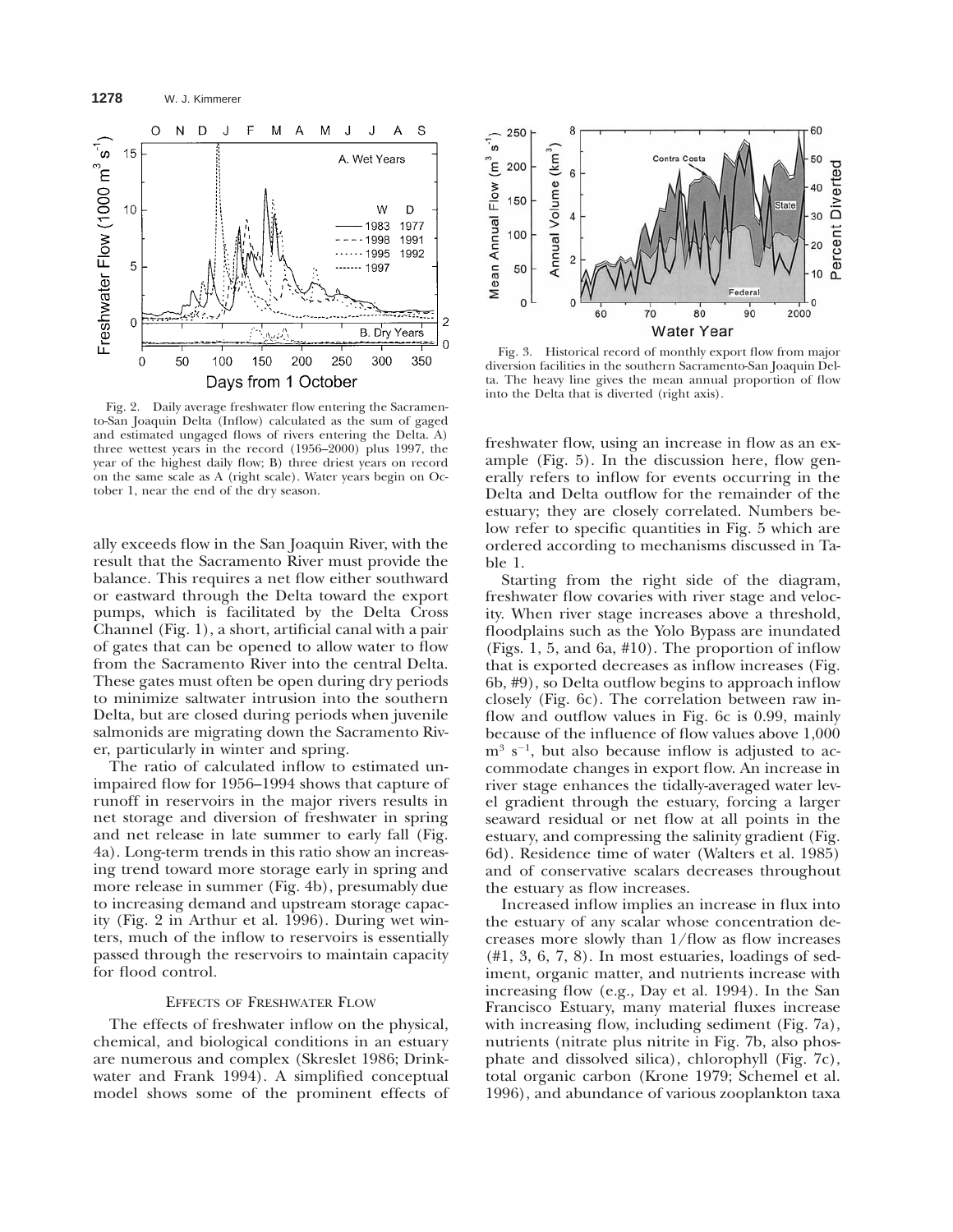

Fig. 4. Ratio of monthly total Delta inflow to unimpaired flow for water years 1956–1994. A) Mean log ratio by month, showing periods of storage (in natural or human-made contrivances) and release; B) Slope of the log ratio versus year with 95% CL, showing how these ratios have changed over time.

including rotifers (Fig. 7d) and cladocerans (not shown). The increasing sediment load causes an increase in turbidity which can be seen throughout the estuary under high-flow conditions and can result in a low-density plume that is often clearly visible in the nearby coastal ocean (Largier 1996).

The landward density gradient opposes the seaward mean pressure gradient to determine the landward extent of the salt field, indexed in the San Francisco Estuary by  $X_2$ , (Jassby et al. 1995). Vertical mixing, and therefore water depth and tidal velocities, are important in determining how readily the salt field moves (Festa and Hansen 1978; Geyer 1993; Monismith et al. 2002). The seaward limit of the salt field cannot move much beyond the mouth of the estuary because the sharp increase in cross-sectional area outside the mouth allows for a compensating increase in landward salt flux. The landward limit of the salt field varies as  $Q^{-0.14}$  where  $Q$  is daily estimated net Delta outflow (Monismith et al. 2002). Apparently seaward compression of the salt field moves the steepening density gradient over areas of increasing depth, allowing for more frequent stratification which enhances the landward salt flux through gravitational circulation. The incidence of stratification and gravitational circulation, or other asymmetrical residual circulation, should increase with increasing flow partly because of compression of the density gradient and partly because of changes in depth of channels (Monismith et al. 1996, 2002, #2, 11). This theoretically-based covariation has not yet been confirmed by measurements. If it occurs, it provides a mechanism by which organisms or particles that remain near the bottom may be retained



Fig. 5. Schematic diagram illustrating how fluxes into the estuary and physical attributes of the estuary change with increasing freshwater flow. Open arrow indicates direction of water flow, and filled arrows and plus and minus signs indicate direction of change with increasing flow. Numbers correspond to mechanisms listed in Table 1 and discussed in the text. Inset graphs show schematically how compression of the salinity and density gradients by increased freshwater flow can result in increased stratification and asymmetric residual currents.

more effectively, or move further or more rapidly into the estuary, at high flow than low.

In addition to changes in stratification and circulation patterns, a variety of changes in physical habitat accompany a seaward shift of the salt field. The area and volume of tidal and non-tidal freshwater habitat increases, particularly when floodplains are inundated (#10). The total area and volume of brackish to saline habitat must therefore decrease, but the area encompassed by two particular isohalines may increase or decrease because of the variable shape of the estuary. However, the mean distance between two isohalines, measured along the axis of the estuary, scales with  $X<sub>2</sub>$  (Monismith et al. 1996).

## BIOTIC RESPONSES TO FLOW CONDITIONS

Estuarine biota may respond directly or indirectly to the diversion of water from the Delta, or to freshwater outflow. The diversion of a substantial amount of water from the tidal freshwater reach appears to be a peculiar feature of the San Francisco Estuary. During low-flow periods as much as 70% of the freshwater entering the estuary is subsequently exported (Fig. 6b), and although the daily export flow is only about 2–3% of the volume of the Delta, its cumulative effect could be substantial. The principal concern over ecological effects of the water diversion facilities is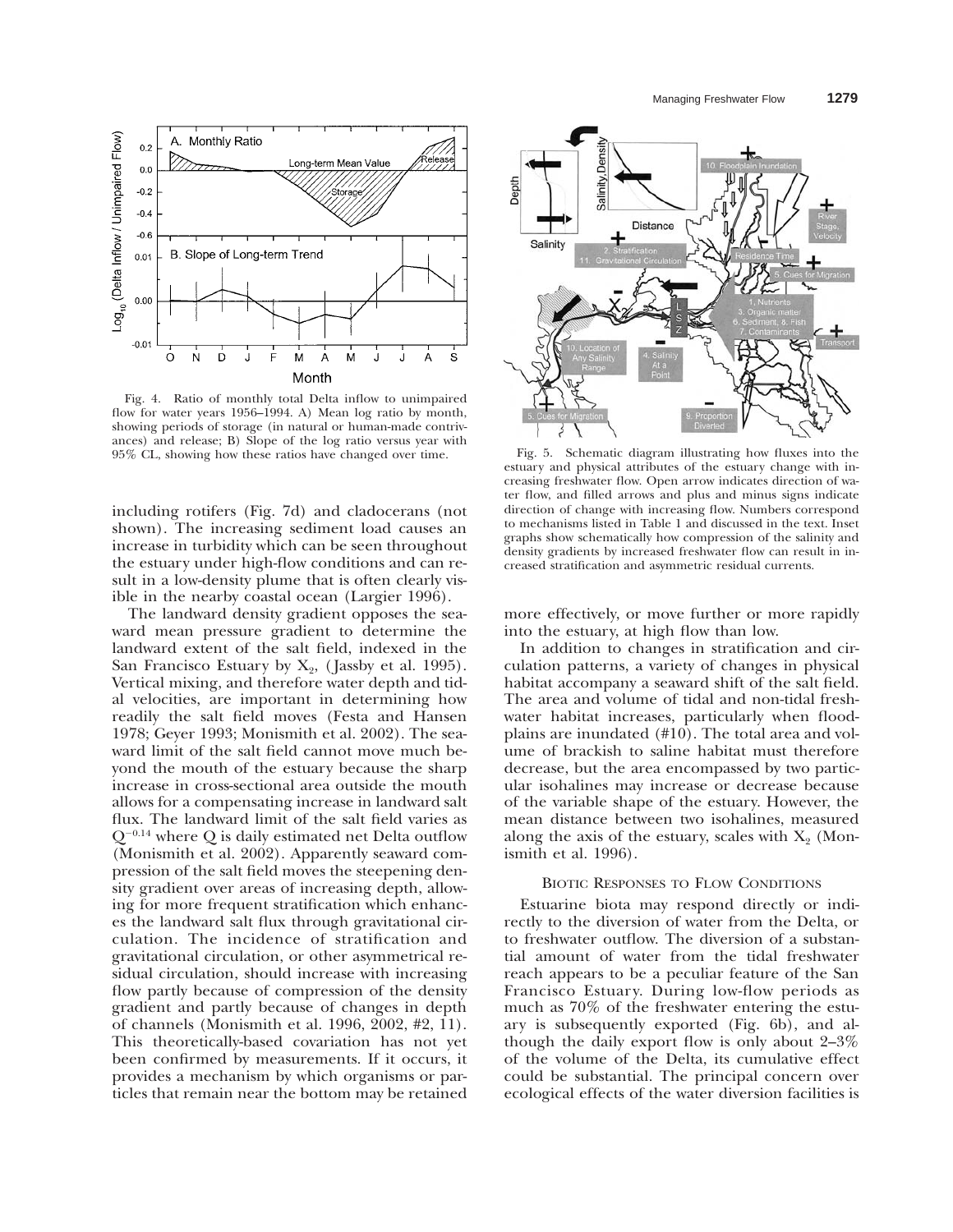## **1280** W. J. Kimmerer

TABLE 1. Summary of likely mechanisms for effects of flow on estuarine biota. Mechanisms are identified by type (i.e., whether bottom-up, direct, or indirect through other foodweb effects), and index to numbers in Fig. 5. Some mechanisms are broken into parts with references in the right-hand column indicating support for each part. References in bold are from the San Francisco Estuary, including figures in this paper. References in italics either refute or fail to support the mechanism indicated.

| Type and<br><b>Index</b> | Mechanism                                                                                                                                                                  | References                                                                                                                                                                          |
|--------------------------|----------------------------------------------------------------------------------------------------------------------------------------------------------------------------|-------------------------------------------------------------------------------------------------------------------------------------------------------------------------------------|
|                          | Bottom-up Nutrient loading increases with flow,                                                                                                                            | Riley 1937; Nixon et al. 1986; Fig. 6                                                                                                                                               |
| 1                        | Stimulating primary production,                                                                                                                                            | Ball and Arthur 1979; Cole and Cloern 1984, 1987;<br>Nixon et al. 1986; Malone et al. 1988; Boynton et<br>al. 1982; Mallin et al. 1993; Rudnick et al. 1999;<br>Fig. 8              |
|                          | Which is passed up the food web.                                                                                                                                           | Aleem 1972; Fig. 8                                                                                                                                                                  |
| Bottom-up                | Stratification increases with freshwater flow due to                                                                                                                       | Geyer 1993; Monismith et al. 1996, 2002                                                                                                                                             |
| $\overline{2}$           | compression of the salinity gradient,                                                                                                                                      |                                                                                                                                                                                     |
|                          | Stimulating primary production,                                                                                                                                            | McCulloch et al. 1970; Cloern and Jassby 1994; Lu-<br>cas et al. 1998                                                                                                               |
|                          | Which is passed up the food web.                                                                                                                                           | Fig. $8$                                                                                                                                                                            |
| 3                        | Bottom-up Loading of organic matter increases with flow,                                                                                                                   | Smith and Hollibaugh 1993; Day et al. 1994; Ho-<br>warth et al. 1996; Schemel et al. 1996; Kemp et<br>al. 1997; Jassby and Cloern 2000                                              |
|                          | Stimulating bacterial production,                                                                                                                                          | Hollibaugh and Wong 1996                                                                                                                                                            |
|                          | Which is passed up the food web.                                                                                                                                           | Fig. $8$                                                                                                                                                                            |
| Bottom-up                | Osmotic stress shifts benthic community from salt-tolerant to                                                                                                              | Kaartvedt and Aksnes 1992; Laprise and Dodson 1993                                                                                                                                  |
| 4                        | freshwater when flow is high,                                                                                                                                              | Nichols 1985; Alpine and Cloern 1992; Wilber 1992;                                                                                                                                  |
| Direct                   | Resulting in suppression of predators or grazers.                                                                                                                          | Livingston et al. 2000<br>None                                                                                                                                                      |
| 5                        | High flow provides clearer cues to guide migration.                                                                                                                        |                                                                                                                                                                                     |
| Indirect<br>6            | Loading of sediment increases with increasing flow<br>increasing turbidity, reducing rates of capture by visual<br>predators, increasing survival of larvae and juveniles. | Krone 1979; Schemel et al. 1996<br>Breitburg 1988; Monteleone and Houde 1992;<br>Gregory and Levings 1998                                                                           |
| Direct or<br>Indirect    | Freshwater flow dilutes contaminants resulting in higher<br>survival with high flow either directly or through food                                                        | Luoma and Cain 1979; Kuivila and Foe 1995; Berga-<br>maschi et al. 2001                                                                                                             |
| 7                        | web. Available evidence suggests loading of contaminants<br>increases with increasing rainfall and freshwater flow.                                                        | Turner and Chadwick 1972                                                                                                                                                            |
|                          | High flow transports biota more rapidly to rearing areas,<br>e.g., low-salinity zone,                                                                                      |                                                                                                                                                                                     |
| Direct<br>8              | Where daily growth rate is higher or mortality is lower than<br>elsewhere                                                                                                  | Dodson et al. 1989; Moon and Dunstan 1990; Fre-<br>nette et al. 1995; Schoellhamer 1996, 2001; Wain-<br>wright et al. 1996; <i>Kimmerer et al. 1998</i> ; Sirois and<br>Dodson 2000 |
| Direct                   | Influence of export pumping decreases as the fraction of                                                                                                                   | Turner and Chadwick 1972; Stevens et al. 1985;                                                                                                                                      |
| 9                        | freshwater pumped decreases, or as habitat moves seaward<br>away from pumps.                                                                                               | Kimmerer et al. 2001                                                                                                                                                                |
| Indirect                 | Physical area of, or access to, suitable spawning or rearing                                                                                                               | Gammelsrød 1992; Sommer et al. 1997; Sklar and                                                                                                                                      |
| 10                       | habitat increases with increasing flow or seaward $X_2$ .                                                                                                                  | Browder 1998; Kimmerer et al. 2001; Fig. 10                                                                                                                                         |
| Direct<br>11             | Asymmetric residual (e.g., gravitational) circulation increases<br>with flow,                                                                                              | Postma and Kalle 1955; Schoellhamer 2001; Moni-<br>smith et al. 2002                                                                                                                |
|                          | And interacts with vertical position to reduce seaward<br>losses or increase landward movement to rearing areas.                                                           | Cronin and Forward 1979; Harden Jones et al.<br>1979; Christy and Morgan 1998; Kimmerer et al.<br>1998, 2002; Bennett et al. 2002                                                   |

the entrainment of fish and other aquatic organisms into these facilities (Arthur et al. 1996; Brandes and McLain 2001), although there is also a belief that the net flow rates due to water exports alter the hydrodynamics of the Delta in as yet undefined ways (Brandes and McLain 2001). Screening facilities allow for many fish longer than  $\sim$ 38 mm to be salvaged and returned to the estuary, but considerable mortality of these fish is believed to occur, and smaller fish are not screened effectively (Brown et al. 1996).

Despite concern about the effects of these diversion facilities, and the likelihood that a substantial fraction of some fish populations may be entrained there (Stevens et al. 1985), few studies have attempted to document population-level effects. Although striped bass are entrained in large numbers during larval and juvenile stages, the effect of this entrainment on recruitment to the adult population appears to be negligible (Kimmerer et al. 2001). Mark-recapture experiments with salmon smolts released in the Sacramento River revealed little effect of export pumping rates (Rice and Newman 1997). Export of water from the Delta appears to remove a substantial fraction of phytoplankton biomass daily, but this effect appears to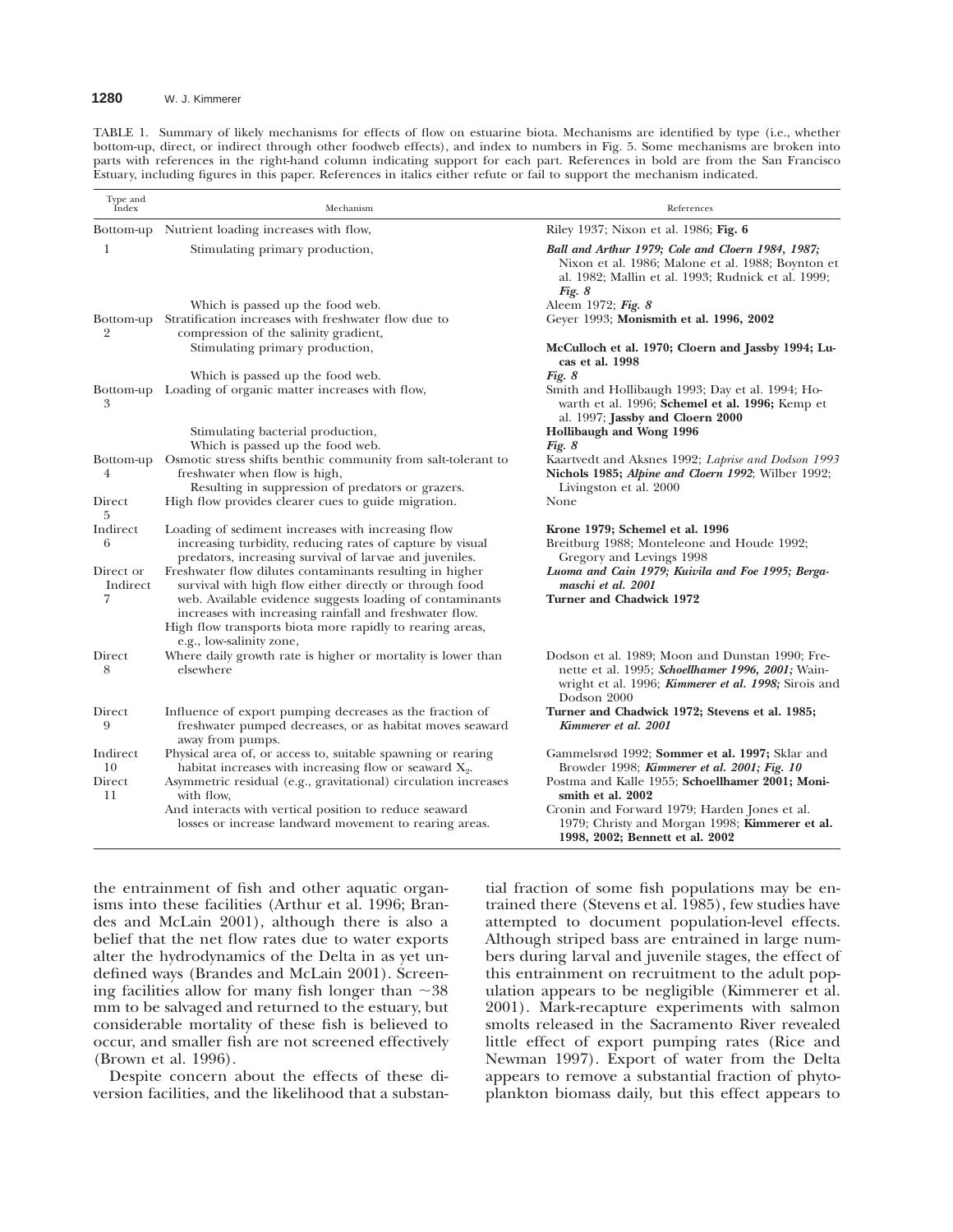

Fig. 6. Key variables that covary with inflow, monthly means: A) proportion of Sacramento River flow diverted into the Yolo Bypass; B) Proportion of inflow that is exported by the major diversion facilities in the south Delta with more recent points darker to account for the decade-scale change in export flow (Fig. 3) and a line indicating the maximum allowable export flow  $(331 \text{ m}^3 \text{ s}^{-1})$ ; C) net Delta outflow with the 1:1 line, the difference being the sum of export flow and net consumption in the Delta; and D)  $X_2$ , the distance up the axis of the estuary to where the tidally-averaged near-bottom salinity is 2.

be overwhelmed by interannual variability possibly due to benthic grazing ( Jassby et al. 2002).

The smaller agricultural diversions are largely unscreened, but their cumulative impact on fishes of concern is unknown. Relatively few individuals of species of concern were collected in the only experimental studies of unscreened diversions to date (Cook and Buffaloe 1998; Nobriga and Matica 2000).

Several estuarine-dependent nekton populations in the San Francisco Estuary responded positively to interannual variability in freshwater outflow ( Jassby et al. 1995; Kimmerer 2002, Fig. 8). Notable exceptions to this pattern were delta smelt, a threatened fish, and most organisms in lower trophic levels (Fig. 8). Relationships of abundance of copepods and mysids to flow changed after 1987, when the clam *Potamocorbula amurensis* became



Fig. 7. Annual fluxes into the estuary from the Sacramento River as a function of flow. A) sediment; B) nitrate plus nitrite; C) chlorophyll; and D) rotifer numbers. Lines are from significant ( $p < 0.01$ ) regressions except for rotifers, which is from a robust regression ( $p < 0.01$ ) which gives points far from the line a lower weighting (Venables and Ripley 1997). Nutrient, chlorophyll, and rotifer data were for a station at Hood on the Sacramento River (river kilometer 139), while sediment data were either from Sacramento (Fig. 1, river kilometer 160) or Freeport (river kilometer 155).

abundant. This clam apparently had a substantial grazing impact on phytoplankton and reduced zooplankton abundance through both predation and competition (Alpine and Cloern 1992; Kimmerer et al. 1994; Kimmerer and Orsi 1996; Orsi and Mecum 1996).

A few fish species not shown in Fig. 8 have apparent positive responses to flow but the data are not suitable for the same model. White sturgeon have strong year-classes following years of exceptionally high flow (Kohlhorst et al. 1991). The number of adult salmon returning to the San Joaquin basin to spawn is strongly related to flow conditions when the salmon left the estuary (Speed 1993), and abundance of juvenile salmon migrating out of the Delta increases with increasing flow (Brandes and McLain 2001), but these effects probably occur in the rivers rather than the estu-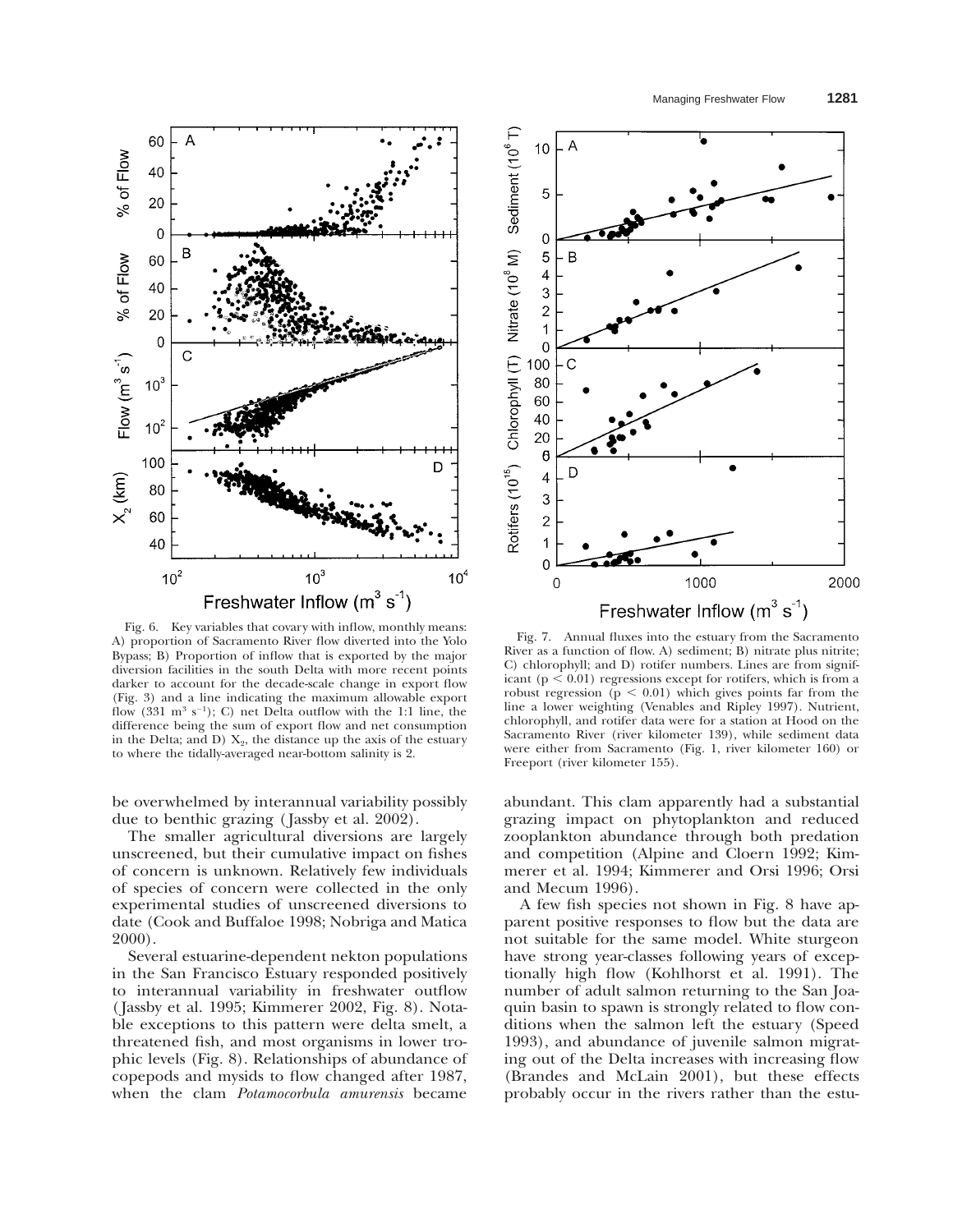

Fig. 8. Results of analyses of covariance or regressions of abundance or survival indices or estimates versus  $X_2$  (Kimmerer 2002). Symbols indicate slopes and 95% confidence intervals; negative slopes indicate taxa whose abundance or survival is higher under high-flow than low-flow conditions. The upper 8 taxa are species of fish and bay shrimp, whose life histories encompass a variety of habitats; the bottom 6 are taxa from lower trophic levels in the low-salinity zone, including the rotifer *Synchaeta bicornis,* the copepod *Eurytemora affinis,* and the mysid *Neomysis mercedis* plus chlorophyll. Circles indicate variables for which slopes did not change in 1987–1988. Triangles indicate slopes that changed between the earlier (filled) and later (open symbols) period. The exception is Delta smelt, for which the breakpoint was 1981–1982. Data for striped bass and Pacific herring are egg-juvenile survival, and the remainder are abundance indices or estimates.

ary. High freshwater flow is associated with higher abundance of chinook salmon fry rearing in the Delta (Kjelson and Raquel 1981; Brandes and McLain 2001), but the contribution of these fish to the adult population, in relation to those that remain to rear in rivers, is unknown. Net flow conditions in the estuary have at most a small effect on survival of salmon smolts migrating seaward through the estuary (Rice and Newman 1997).

Classes of mechanisms that may contribute to the flow relationships in Fig. 8 are summarized in Table 1 with reference to numbers in Fig. 5. With the possible exception of entrainment into diversions, these mechanisms probably operate in other estuaries (Drinkwater and Frank 1994). Since the evidence that any of these mechanisms operate in the San Francisco Estuary is strong for only a few taxa, only a few examples are discussed here, for the purpose of illustrating some management implications.

The first 3 mechanisms in Table 1 presume bottom-up effects by which flow stimulates production of phytoplankton or bacteria, and this stimulation propagates through the food web. These mecha-

nisms appear to be important in many estuaries (e.g., Riley 1937; Malone et al. 1988; Mallin et al. 1993; Rudnick et al. 1999). Phytoplankton biomass was related to nutrient loading in a comparison among estuaries (Boynton et al. 1982). Bottom-up effects of flow on estuarine food webs, by which production in higher trophic levels was stimulated by flow through phytoplankton production, have been inferred for several estuaries (e.g., Aleem 1972; Nixon et al. 1986). These mechanisms, particularly #1, may not be very important in the San Francisco Estuary. First, available evidence does not support flow responses of lower trophic levels (Figs. 8 and 9). Stimulation of either phytoplankton or bacterial production, or simply loading of organic matter to the brackish estuary, can be passed to higher trophic levels only through an increase in intermediate steps such as rotifers, copepods, and mysids, which was not observed. Phytoplankton production is generally light limited in the northern San Francisco Estuary (Cole and Cloern 1984; Cloern 1987), and nutrient concentrations are at limiting levels only during strong blooms (Ball and Arthur 1979), meaning that increases in nutrient loading are unlikely to produce blooms. Turbidity in an estuary generally increases with increasing flow (Uncles et al. 1992) due to increased sediment loading (Schemel et al. 1996; Fig. 7a), reducing light penetration and primary production (Cole and Cloern 1984; Cloern 1987). In freshwater to brackish regions of the San Francisco Estuary, high flow is associated with low phytoplankton biomass, apparently because of reductions in residence time ( Jassby and Cloern 2000).

According to mechanism 10, abundance increases because of an increase in physical habitat with increasing flow. Physical habitat is a useful concept for terrestrial or benthic organisms but mechanisms for space limitation are less clear for plankton or nekton. Habitat for some species could be defined by the overlap of favorable water quality characteristics such as salinity and temperature, favorable dynamic characteristics such as flow velocity, and favorable bathymetric regimes (Sklar and Browder 1998). If that is true the amount of suitable habitat having some suite of characteristics, and therefore abundance of a species that responds to those characteristics, may covary with flow.

In the San Francisco Estuary the area of freshwater habitat clearly increases with flow, particularly when floodplains are inundated (Fig. 6a). The resulting increase in habitat may benefit species that use floodplains when available. The area of spawning and rearing habitat for Sacramento splittail increases sharply as floodplains are inundated (Sommer et al. 1997). The total area and volume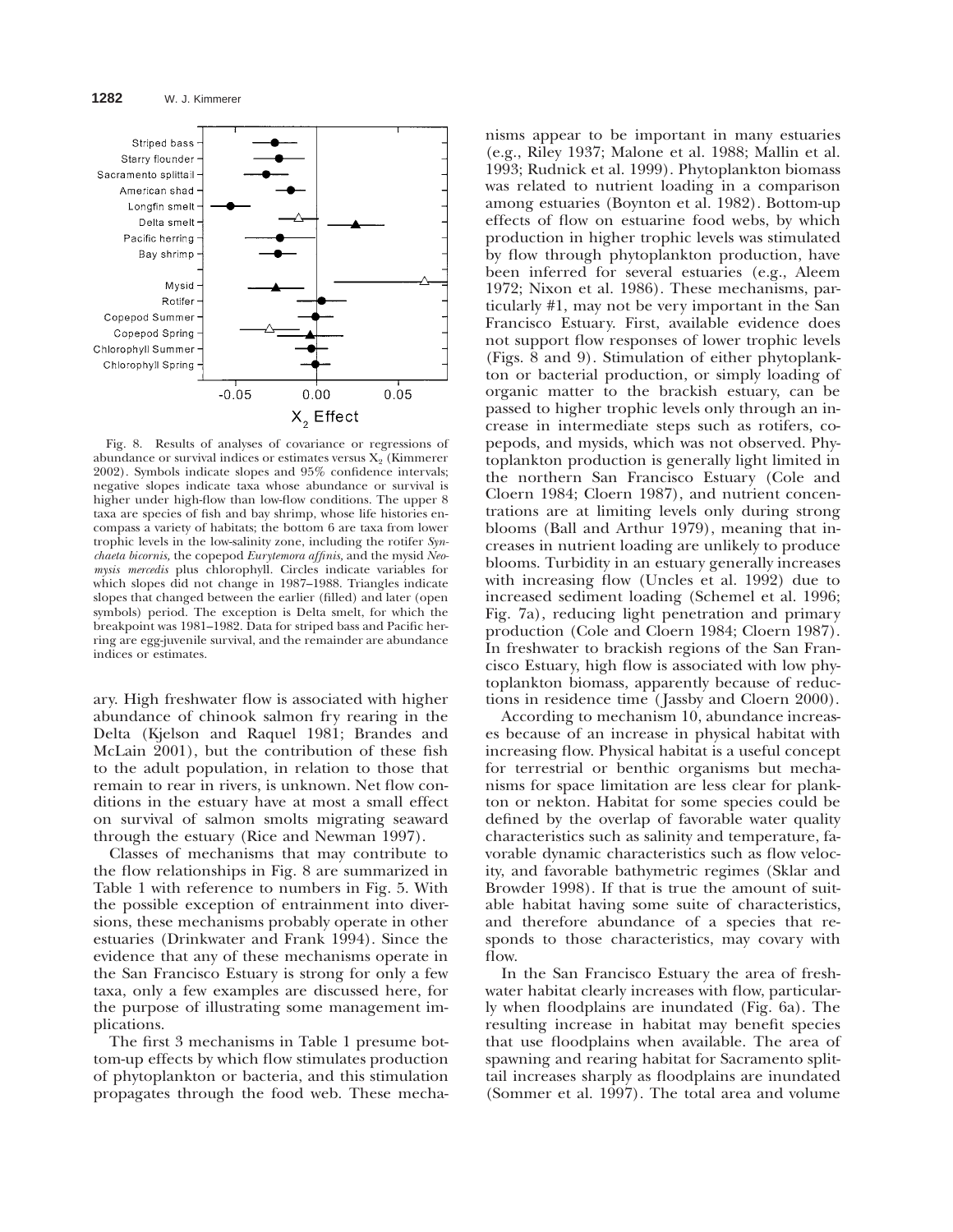

Fig. 9. Chlorophyll concentration versus  $X_2$  from three independent sampling surveys. Data are monthly means for April through September of all samples taken in the low-salinity zone (salinity 0.5–6 psu). Filled symbols, data through 1987, open symbols, data after 1987. Lines are locally-weighted regressions fit to data from before 1987 (Venables and Ripley 1997). Data from A) Department of Water Resources for 1969–1993; B) Department of Fish and Game, 1976–1999; and C) U.S. Geological Survey, 1977–1980 and 1988–2000.

of habitat seaward of 2 psu must decrease as flow increases, but the area or volume of habitat in a selected salinity range could either increase or decrease. For example, the area of low-salinity habitat could increase when  $X_2$  moves from the Delta into the broad shoals of Suisun Bay (Fig. 1). Available data from shoals are insufficient to delineate the distribution of salinity and other properties.

Distributions of young striped bass, which inhabit the low-salinity zone, are actually broader when  $X_2$  is landward than when it is seaward, suggesting that the extent of habitat for this species does not increase with increasing flow (Kimmerer et al. 2001). Juvenile longfin smelt also inhabit most of the estuary seaward of about 2 psu salinity. Although they are found in the coastal ocean (Emmett et al. 1991), the abundance per tow of longfin smelt drops off at salinity above 30 psu (data from California Department of Fish and Game). Their in-bay habitat must be compressed as freshwater flow increases, and this compression can be seen in their distribution. The distance between 10th and 90th percentiles of their distribution along the axis of the estuary is strongly and positively related to  $X_2$  (Fig. 10), suggesting that their habitat extends from about 2 psu salinity to the mouth of

the bay and decreases as  $X_2$  moves seaward. Data for striped bass and longfin smelt both fail to support a mechanism by which habitat area increases with flow.

The circulation patterns of estuaries include a net seaward residual flow equal to river flow, and residence time of water in the estuary declines as flow increases (Walters et al. 1985). Passive scalars and neutrally- or positively-buoyant particles would also have a lower residence time with high flow. Residual circulation including gravitational flow (Postma and Kalle 1955) can cause retention of negatively-buoyant particles and organisms as in an estuarine turbidity maximum (ETM; Festa and Hansen 1978). Many organisms recruit to estuaries as larvae or juveniles using selective tidal stream transport (Cronin and Forward 1979; Harden Jones et al. 1979; Christy and Morgan 1998), which could be enhanced by landward net bottom currents. If the increase in residual circulation with increasing flow is large (Monismith et al. 2002) the more efficient retention or landward transport may result in higher survival or recruitment and therefore larger populations.

There is only indirect evidence to support the contribution of this mechanism to the observed flow effects. Landward net bottom currents are common in deeper channels (Conomos et al. 1970; Peterson et al. 1975). A typical ETM is not usually observed in the San Francisco Estuary but gravitational circulation cells are seen in deeper parts of the estuary where salinity is above about 2 (Schoellhamer 2001). Mesozooplankton and larval fish in the low-salinity zone migrated in synchrony with tides much of the time (Kimmerer et al. 1998, 2002; Bennett et al. 2002). Macrozooplankton migrated under low-flow conditions but remained near the bottom at intermediate freshwater flow, possibly because gravitational circulation was sufficient for position maintenance (Kimmerer et al. 2002). The bay shrimp *Crangon franciscorum,* which recruits from the ocean (Emmett et al. 1991), remained near the bottom where it would be subjected to landward movement in deeper channels (Kimmerer et al. 2002).

The mechanisms underlying effects of freshwater flow on higher trophic levels are uncertain, but probably differ among species. This implies that the location and timing of freshwater flow effects differ among species as well. The effects of diversions on fish and other aquatic species are not well documented.

## MANAGEMENT RESPONSES

To manage an ecosystem is to manage the activities of people that affect the ecosystem. In many estuaries and their watersheds management is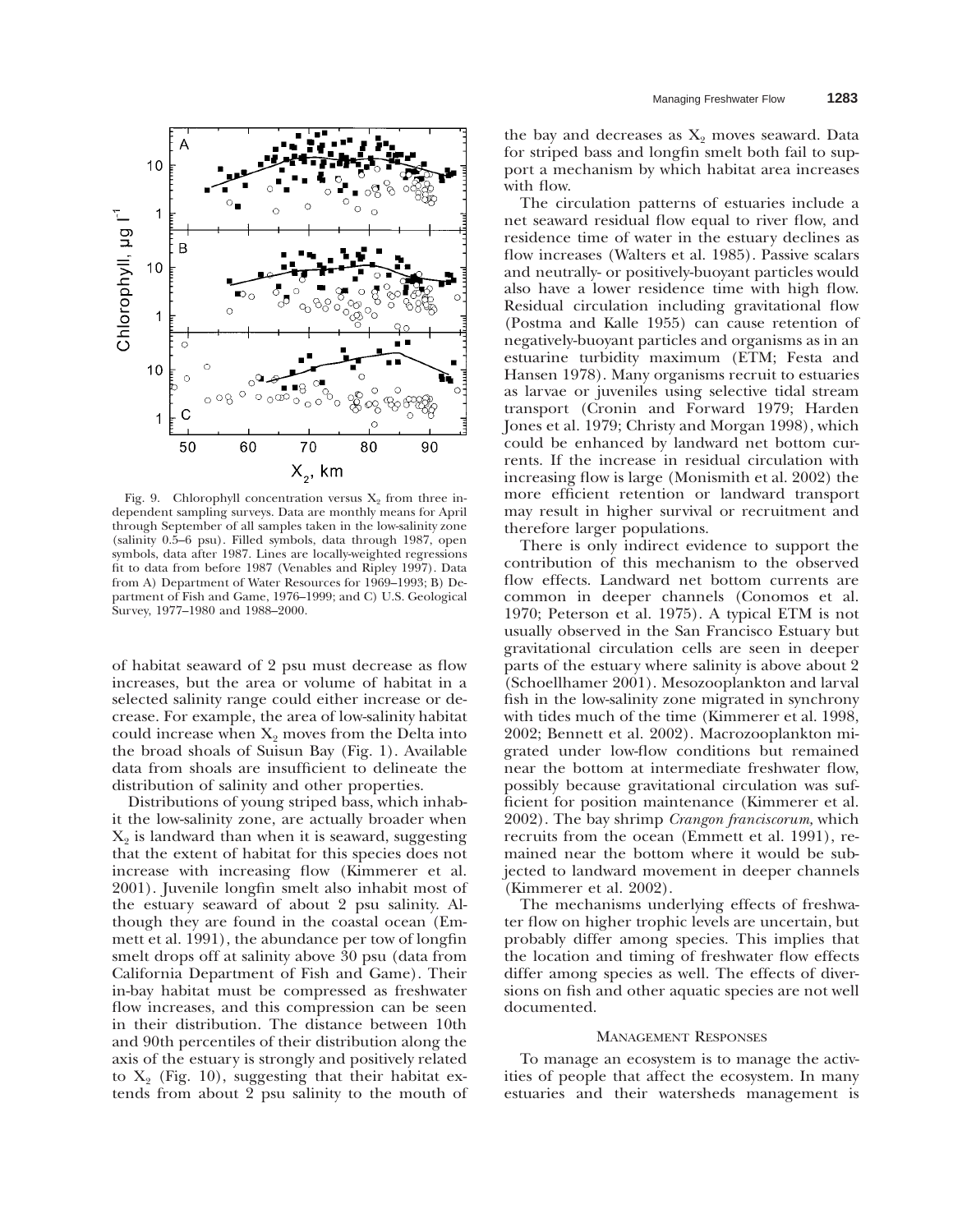

Fig. 10. Distribution patterns of age-0 longfin smelt during June through December. Each pair of symbols, connected by a vertical line, shows the 10th and 90th percentiles of the position of the population along the axis of the estuary from a single survey of the San Francisco Bay Study (Armor and Herrgesell 1985). The dotted line is the 1:1 line. The solid line indicates the relationship of  $X_2$  to the difference between the 10th and 90th percentiles using a robust regression to allow for apparent outliers (90th–10th percentiles =  $-45 + X_2 \times 1.2 \pm 0.35$ , 95% confidence limits).

aimed at conceptually straightforward goals such as reducing loading of anthropogenic nutrients ( Jaworski 1981) or contaminants, fishery management (Richards and Rago 1999), or enhancing seagrass or other valued habitat (Fourqurean and Robblee 1999). Management and restoration goals for the San Francisco Estuary's ecosystem are more varied than these, and are intertwined with other, potentially conflicting, goals such as improving reliability and quality of water supply for human uses. A substantial effort is underway toward resolving these conflicts and achieving these goals. Here I consider only those activities intended for environmental protection that influence estuarine freshwater flow patterns either directly or indirectly.

Current management actions using flow for environmental protection in the estuary include standards for salinity and therefore net Delta outflow, restrictions on export flow rates, and the installation and removal of barriers in Delta channels (Table 2). The principal goal of most of these actions is the protection of species of fish listed under endangered-species legislation, although the salinity standard is designed for protection of the estuarine ecosystem as a whole, including listed species. Installing barriers at various locations in the Delta can require additional releases of freshwater from reservoirs to counteract intrusion of salt, but barriers are not considered further here. Actions taken using flow have a basis in analytical results, in the case of the salinity standard, and in logic in the case of export restrictions, but in neither case have

analyses been made of the effectiveness of these actions in supporting biological populations or the estuarine ecosystem.

The centerpiece of current flow management is the  $X_2$  standard, using salinity to maintain flow with the goal of broad ecosystem protection. Originally suggested by Williams (1989), the standard as implemented requires salinity at a control point at 81 km not to exceed 2 psu continuously, and at two control points (64 and 75 km) not to exceed 2 psu for a set number of days during January– June each year. The number of days when salinity must be  $\leq 2$  psu at each control point is determined using a sliding scale that depends on precipitation in the watershed and the amount of water stored in the reservoirs. Water for the environment is allocated on the same basis by which the federal and state water managers meet contractual obligations to supply water for human use. The actual standard incorporates operational flexibility to account for the lag between changes in flow and response of the salt field.

The salinity standard is a rare example of ecosystem-level management, and its design is consistent with the response of the ecosystem to flow. The amount of water required to move the salt field seaward can be high, particularly at high initial flow, because of the flat power-law dependence of  $X_2$  on flow. The standard is in effect from February to June, a long period made necessary by uncertainty about how and when flow influences biological populations. The cost of water to move  $X<sub>2</sub>$  seaward a selected amount increases sharply as the initial position moves seaward (Fig. 11). Note that the examples in this figure are generally less than the tidal excursion (5–25 km) and small relative to the historical range of  $X_2$  (Fig. 6d).

The high cost of the water to move the salt field raises the question: Can these actions be made more effective with the same quantity of water, or equally effective with less water? The answer to these questions depends on the mechanisms of response and the biology of the species being managed, which determine the location, timing, and duration of the flow effect (Fig. 5). The further seaward the locus of a flow effect, the less controllable the effect is likely to be, and the greater the lag between the initiation of a change in flow and the ecosystem response. The greatest benefits of flow enhancement may occur during different seasons, and for different durations, for each species. Revising the salinity standards to target individual species more effectively would require resolving conflicts among species that need not be resolved under the current management scheme.

Even for a single species the timing and duration of flow-based management should coincide with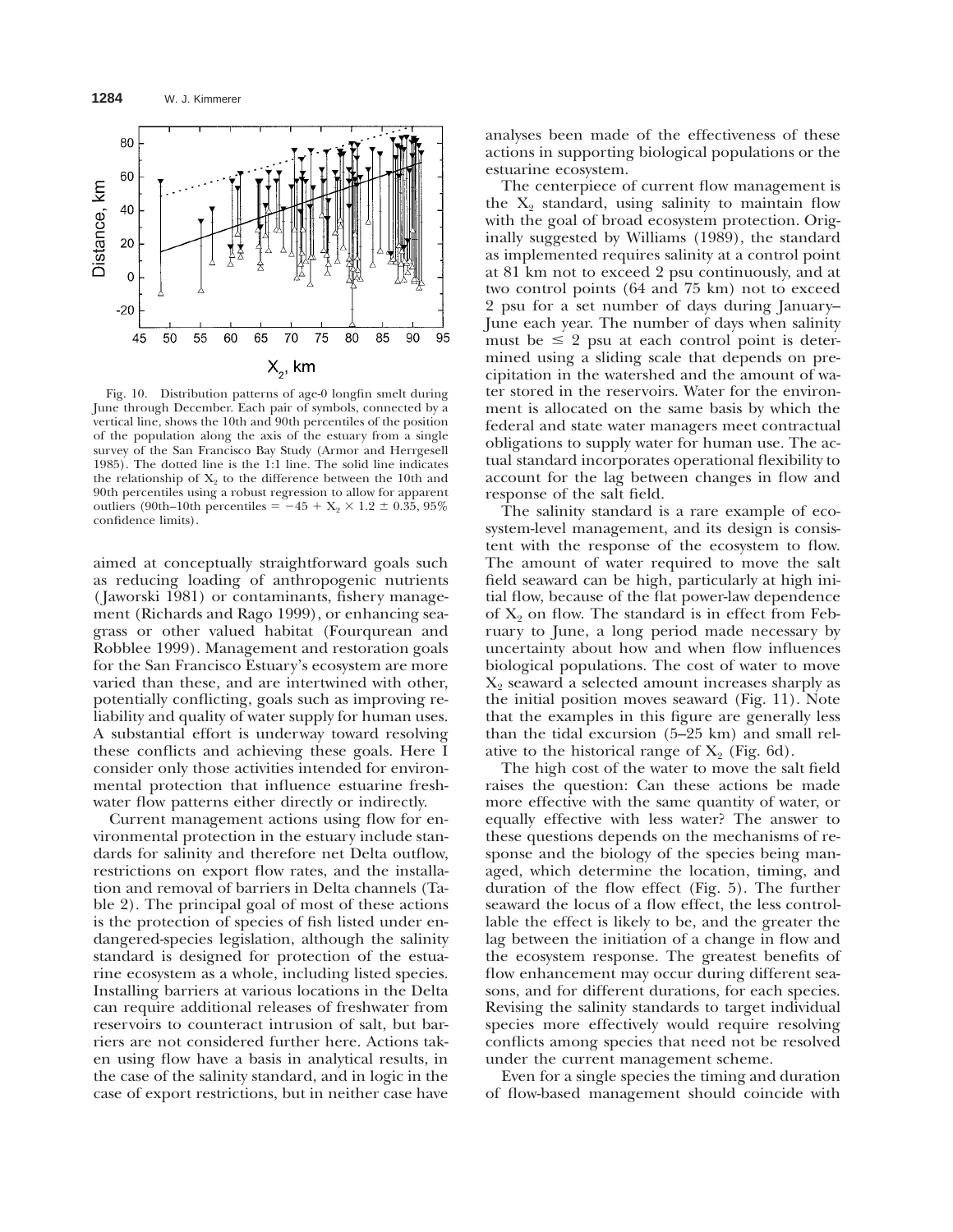TABLE 2. Summary of ecosystem management or restoration actions taken in the San Francisco Estuary or watershed using freshwater flow.

| Action                                                        | Started | Description                                                                                                                                                                                                                                                                                                                                                                                                                                                                                                                                                                             |
|---------------------------------------------------------------|---------|-----------------------------------------------------------------------------------------------------------------------------------------------------------------------------------------------------------------------------------------------------------------------------------------------------------------------------------------------------------------------------------------------------------------------------------------------------------------------------------------------------------------------------------------------------------------------------------------|
| Flow standard                                                 | 1978    | Flow was regulated to support production of young striped bass (supplanted in 1994).                                                                                                                                                                                                                                                                                                                                                                                                                                                                                                    |
| Salinity standard<br>(X <sub>2</sub> standard)                | 1994    | Freshwater flow is regulated so that salinity at 3 control points is not over 2 psu for a number<br>of days depending on precipitation, during February-June.                                                                                                                                                                                                                                                                                                                                                                                                                           |
| <b>Export: Inflow Ratio</b><br>(E:I Ratio)                    | 1994    | The ratio of total export from water diversions in the Delta to total inflow may not exceed 35%<br>during February–June or 65% the rest of the year.                                                                                                                                                                                                                                                                                                                                                                                                                                    |
| <b>Environmental Water</b><br>(CVPIA)                         | 1992    | Up to $800,000$ acre-feet (988 km <sup>3</sup> ) or yield from the federal Central Valley Project is to be used<br>for environmental purposes, mainly in the watershed.                                                                                                                                                                                                                                                                                                                                                                                                                 |
| <b>Environmental Water</b><br>(EWA)                           | 2001    | Up to \$50M is to be spent to purchase water on the open market for environmental purposes<br>as an alternative to export restrictions necessitated by take of endangered fish at export facili-<br>ties; also provides for reliability of water supply.                                                                                                                                                                                                                                                                                                                                |
| Environmental Water<br>(EWP)                                  | 2003?   | Water is to be purchased on the open market for environmental purposes and used predomi-<br>nantly in the watershed.                                                                                                                                                                                                                                                                                                                                                                                                                                                                    |
| Flow barriers including<br>Delta Cross Channel<br>(DDC) gates | 1996    | DCC gates are closed to keep migrating juvenile salmonids in the lower Sacramento River;<br>gates must be opened at times to limit salt penetration into the south Delta to protect drink-<br>ing water quality. Although this does not influence flow directly, it can have indirect effects<br>because when the gates are closed, export flows may be restricted to prevent salt penetration.<br>Other temporary barriers have been installed in the southern Delta to keep migrating juve-<br>nile salmonids in the lower San Joaquin River away from the export pumping facilities. |

the mechanism by which the species responds to flow. This implies knowledge of the specific mechanism. A mechanism involving an increase in brackish habitat during the rearing season (mechanism 10, Table 1) may require a long period of increased flow, and opportunities for efficiency will be limited; a mechanism involving tidal stream transport and gravitational circulation in the lower estuary (mechanism 11) may occur over a relatively brief period of larval or juvenile recruitment into the estuary.

As a more specific example, Sacramento splittail clearly respond to increasing flow through inundation of floodplains during early spring (Sommer et al. 1997). This effect may occur through access to spawning habitat, in which case the period of effectiveness would be fairly brief, or rearing hab-



Fig. 11. Estimated cost of moving  $X_2$  seaward by selected amounts, starting from an assumed initial position (x axis). Estimates use an assumed water cost of  $0.10 \text{ m}^{-3}$ , which is intermediate among recent market costs for water.

itat, which would require a longer period of inundation. Distinguishing between these mechanisms and determining their importance to overall abundance of the species are important research objectives that may require experimental manipulation of the floodplain habitat (Sommer et al. 2002) or flows in the floodplain.

Among the restoration projects to be considered by the CALFED Bay-Delta Program is the construction of various alternative methods for moving water from the source through the Sacramento River and to users south of the Delta. Because of previous failures to garner public approval for such projects (Arthur et al. 1996), there is considerable public sensitivity to the likely environmental effects of large-scale alterations to the water conveyance facilities. The flow relationships that form the basis of the current salinity standard (Fig. 8) provide no guidance about how they may respond to such a major change in configuration of the estuary. Predicting these responses is contingent on understanding the mechanisms underlying the flow relationships. The wide natural range of flow in the estuary (Fig. 6) provides sufficient contrast among years to allow for insights into at least some of these mechanisms. The mechanisms should be amenable to a research approach including modeling and specific field studies, layered on the extensive monitoring programs already in place; some of this research has already begun (e.g., Bennett et al. 2002; Kimmerer et al. 2002).

In contrast to the salinity standard, which is based on clear relationships to population parameters, restrictions on export flow are based mainly on observations that large numbers of fish are entrained in export pumping facilities (Brown et al.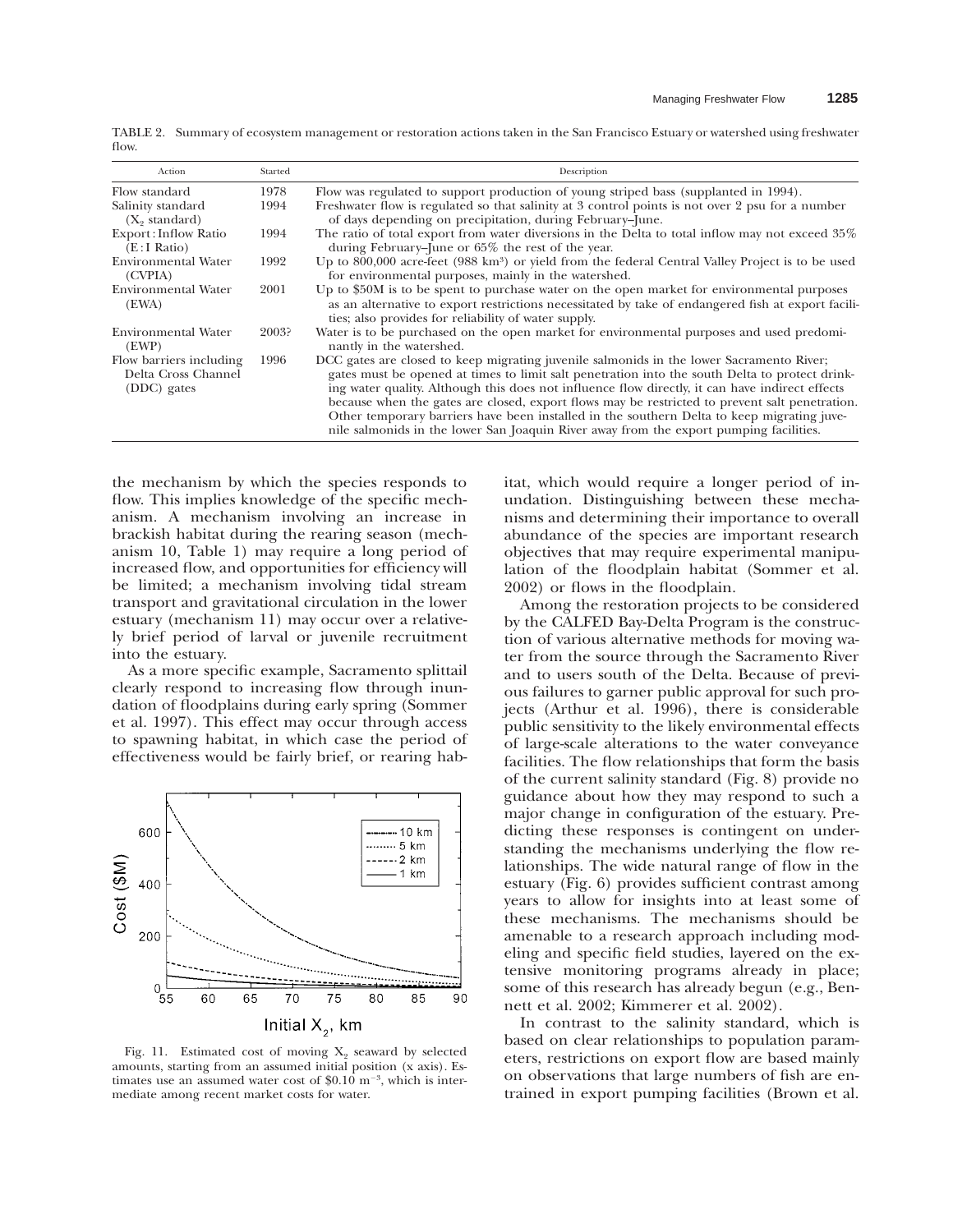1996), and equivocal results of mark-recapture experiments using hatchery-reared juvenile salmon (Rice and Newman 1997; Brandes and McLain 2001). Current limitations on export flows at the major diversion facilities, particularly in springtime, were prompted mainly by concerns over threatened and endangered species of fish. The principal limit takes the form of a maximum ratio of export flow to inflow into the Delta. This limit was established on the basis of logic rather than data, since there is little clear evidence of effects of export flows on abundance or survival of species resident in or migrating through the Delta (Rice and Newman 1997; Kimmerer et al. 2001). The observation of large numbers of fish being entrained provided ''credible evidence'' (Walters and Holling 1990, p. 2067) supporting these actions, but for at least some species this evidence may be misleading.

I do not suggest that the lack of evidence of export effects should be construed as evidence of no effect. Much of the difficulty with determining effects of export pumping is the low abundance of the species of greatest concern, resulting in low signal-to-noise ratio in the analyses and poor constraints on statistical estimates of population parameters. Monitoring is already intense, particularly in the Delta, with expenditures of several million dollars annually. There is little prospect that increased monitoring will substantially improve the estimates of export effects. Experimental manipulations, with export pumping alternated between high and low levels, may be the only way that these effects can be teased out of the noisy data.

Three programs are now in place to acquire water to be used for environmental purposes (Table 2). All three can use this water to improve conditions in the estuary. Environmental water was used in spring 2001 to curtail export flow when juveniles of endangered winter-run salmon were migrating through the Delta. The population-level impacts of these actions appear to be small, raising questions about the cost-benefit ratio of these actions compared with other uses of environmental water. Critical assumptions used to justify these actions have not been tested, in spite of the high cost of the water used for this purpose (Table 2). These programs can purchase only a small fraction of the water needed for a substantial change in outflow and  $X_2$  (Fig. 11), so use of this water would be most effective either in the Delta or upstream.

The management actions that manipulate flow conditions in the estuary can be seen as an uncontrolled, unreplicated experiment (Walters 1986; Walters and Holling 1990). Except for clear evidence of effects of outflow on the estuarine ecosystem (Fig. 8), support for other flow-related actions in the estuary is weak. The high cost of these actions, and the opportunity cost associated with failure to take alternative actions that could be more effective, indicate a need for alternative approaches to this problem. Using environmental water in an experimental context could yield valuable insights into the effects of export pumping (as separate from the effects of outflow).

The management of freshwater flow in the San Francisco Estuary has proceeded under assumptions about the frequency of droughts and the seasonal timing of runoff. These assumptions may not hold in a regime of climate change, in which one likely scenario may be earlier snowmelt and runoff (Dettinger and Cayan 1995). This would limit the capability of the water management system to retain runoff because of the need to anticipate flood conditions in winter and store water in spring (Fig. 4). Together with projected increases in population and therefore demand, this foretells a decreasing supply of water during spring and summer. This situation will place greater emphasis on accurate analyses of the effects of freshwater flow and diversions on the estuarine ecosystem, and on the efficiency of measures for environmental protection using freshwater.

## **Conclusions**

Considerable resources, both money and water, are being used to establish flow conditions in the estuary that are believed to benefit the estuarine ecosystem and particularly threatened and endangered species of fish. The estuarine ecosystem responds to increased flow with increased abundance of some species, and the current salinity standard was designed to address that response. The current state of knowledge about flow effects does not provide adequate support to decision making. The salinity standard is a crude tool that could possibly be made more effective. Major changes in configuration of the Delta or regional climate could result in unanticipated changes in flow response of the estuarine ecosystem. Reductions in export flow are inadequately supported by evidence, and there is little understanding of population-level effects of entrainment in export pumping facilities. The effectiveness of export reductions using environmental water has not been put in a population-level context or compared with alternative actions in the watersheds. All of these problems are shortfalls of knowledge that can be addressed through a program of research coupled with experimental manipulation of some aspects of freshwater flow.

#### ACKNOWLEDGMENTS

Funding for this study was provided by the CALFED Bay-Delta Program. The ideas in this paper were developed over the years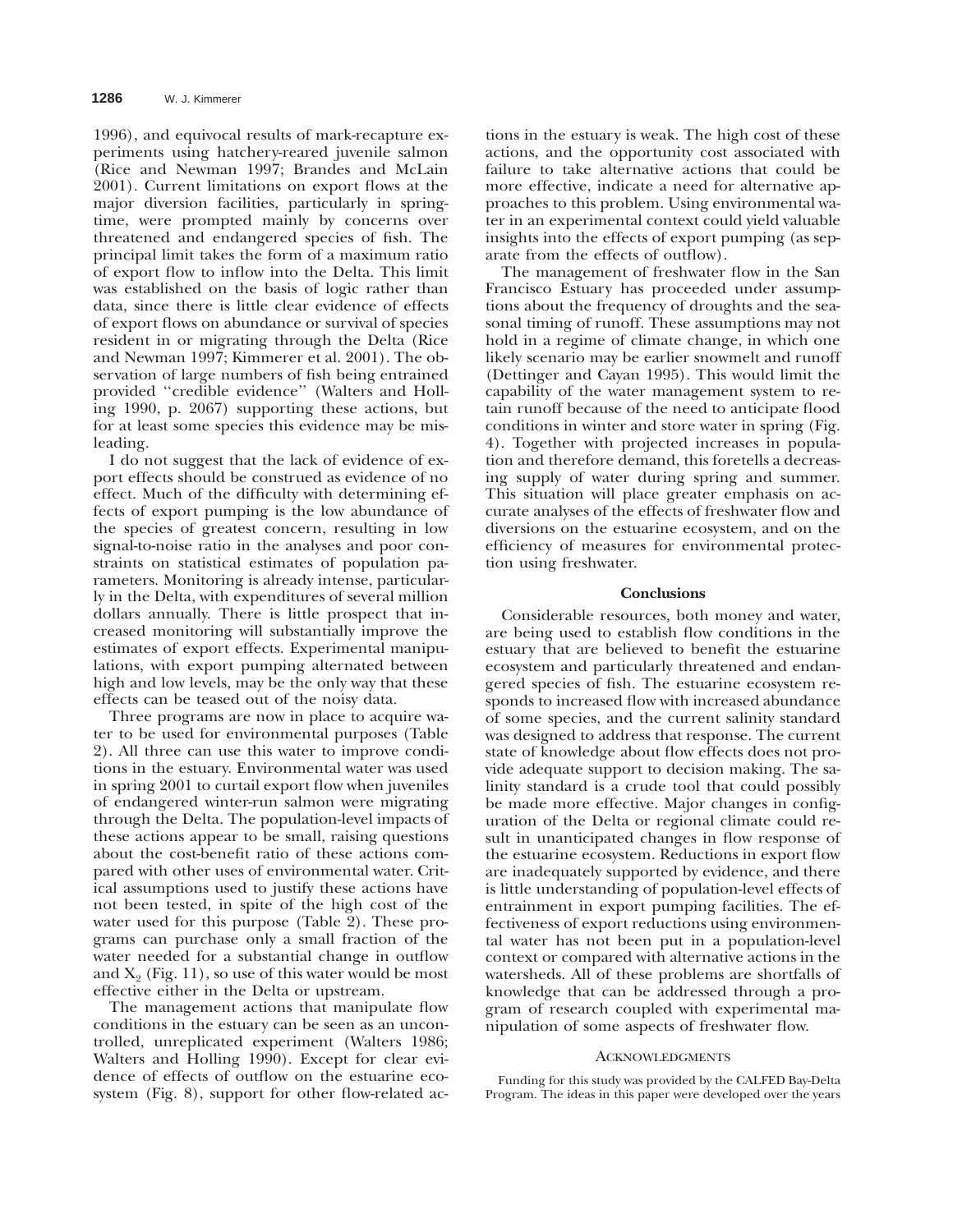in discussions with members of the Estuarine Ecology Team of the Interagency Ecological Program for the San Francisco Estuary, and other colleagues, particularly Alan Jassby. I thank Randy Brown for helpful discussions and comments on the manuscript, and Merryl Alber and Paul Montagna for organizing the Flows session at the 2001 Estuarine Research Federation meeting.

#### LITERATURE CITED

- ALEEM, A. A. 1972. Effect of river outflow management on marine life. *Marine Biology* 15:200–208.
- ALPINE, A. E. AND J. E. CLOERN. 1992. Trophic interactions and direct physical effects control phytoplankton biomass and production in an estuary. *Limnology and Oceanography* 37:946– 955.
- ARMOR, C. AND P. L. HERRGESELL. 1985. Distribution and abundance of fishes in the San Francisco Bay estuary between 1980 and 1982. *Hydrobiologia* 129:211–227.
- ARTHUR, J. F., M. D. BALL, AND S. Y. BAUGHMAN. 1996. Summary of federal and state water project environmental impacts in the San Francisco Bay-Delta estuary, California, p. 445–495. *In* J. T. Hollibaugh (ed.), San Francisco Bay: The Ecosystem. AAAS, San Francisco, California.
- BALL, M. D. AND J. F. ARTHUR. 1979. Planktonic chlorophyll dynamics in the northern San Francisco Bay and Delta, p. 265– 285. *In* T. J. Conomos (ed.), San Francisco Bay: The Urbanized Estuary. Pacific Division, American Association for the Advancement of Science, San Francisco, California.
- BENNETT, W. A., W. J. KIMMERER, AND J. R. BURAU. 2002. Plasticity in vertical migration by native and exotic fishes in a dynamic estuarine low-salinity zone. *Limnology and Oceanography* 47: 1496–1507.
- BERGAMASCHI, B. A., K. M. KUIVILA, AND M. S. FRAM. 2001. Pesticides associated with suspended sediments entering San Francisco Bay following the first major storm of Water Year 1996. *Estuaries* 24:368–380.
- BOYNTON, W. R., W. M. KEMP, AND C. W. KEEFE. 1982. A comparative analysis of nutrients and other factors influencing estuarine phytoplankton, p. 69–90. *In* V. S. Kennedy (ed.), Estuarine Comparisons. Academic Press, New York.
- BRANDES, P. L. AND J. S. MCLAIN. 2001. Juvenile chinook salmon abundance, distribution, and survival in the Sacramento-San Joaquin estuary, p. 39–136. *In* R. L. Brown (ed.), Fish Bulletin 179: Contributions to the Biology of Central Valley Salmonids, Volume 2. California Department of Fish and Game, Sacramento, California.
- BREITBURG, D. L. 1988. Effects of turbidity on prey consumption by striped bass larvae. *Transactions of the American Fisheries Society* 117:72–77.
- BROWN, R., S. GREENE, P. COULSTON, AND S. BARROW. 1996. An evaluation of the effectiveness of fish salvage operations at the intake to the California Aqueduct, 1979–1993, p. 497–518. *In* J. T. Hollibaugh (ed.), San Francisco Bay: The Ecosystem. AAAS, San Francisco, California.
- CHRISTY, J. H. AND S. G. MORGAN. 1998. Estuarine immigration by crab postlarvae: Mechanisms, reliability and adaptive significance. *Marine Ecology Progress Series* 174:51–65.
- CLOERN, J. E. 1987. Turbidity as a control on phytoplankton biomass and productivity in estuaries. *Continental Shelf Research* 7:1367–1381.
- CLOERN, J. E., B. E. COLE, R. L. J. WONG, AND A. E. ALPINE. 1985. Temporal dynamics of estuarine phytoplankton: A case study of San Francisco Bay. *Hydrobiologia* 129:153–176.
- CLOERN, J. E. AND A. D. JASSBY. 1994. Year-to-year fluctuation in the spring phytoplankton bloom in South San Francisco Bay: An example of ecological variability at the land-sea interface, p. 139–149. *In* J. H. Steele, T. M. Powell, and S. Levin (eds.), Ecological Time Series. Chapman Hall, London, U.K.

CLOERN, J. E. AND F. H. NICHOLS. 1985. Temporal Dynamics of

an Estuary: San Francisco Bay. Junk, Dordrecht, The Netherlands.

- COLE, B. E. AND J. E. CLOERN. 1984. Significance of biomass and light availability to phytoplankton productivity in San Francisco Bay. *Marine Ecology Progress Series* 17:15–24.
- COLE, B. E. AND J. E. CLOERN. 1987. An empirical model for estimating phytoplankton productivity in estuaries. *Marine Ecology Progress Series* 36:299–305.
- CONOMOS, T. J. 1979. San Francisco Bay: The Urbanized Estuary. Pacific Division, American Association for the Advancement of Science, San Francisco, California.
- CONOMOS, T. J., D. H. PETERSON, P. R. CARLSON, AND D. S. MCCULLOCH. 1970. Movement of seabed drifters in the San Francisco Bay estuary and the adjacent Pacific Ocean: A preliminary report. Circular 637-B. U.S. Geological Survey, Menlo Park, California.
- COOK, L. AND L. D. BUFFALOE. 1998. Delta agricultural diversion evaluation summary report, 1993–1995. Technical Report 61. Interagency Ecological Program for the San Francisco Bay/ Delta estuary, Sacramento, California.
- CRONIN, T. W. AND R. B. FORWARD, JR. 1979. Tidal vertical migration: An endogenous rhythm in estuarine crab larvae. *Science* 205:1020–1022.
- DAY, JR., J. W., C. J. MADDEN, R. R. TWILLEY, R. F. SHAW, B. A. MCKEE, M. J. DAGG, D. L. CHILDERS, R. C. RAYNIE, AND L. J. ROUSE. 1994. The influence of Atchafalaya River discharge on Fourleague Bay, Louisiana (USA), p. 151–160. *In* K. R. Dyer and R. J. Orth (eds.), Changes in Fluxes in Estuaries: Implications from Science to Management. Olsen & Olsen, Fredensborg, Denmark.
- DEPARTMENT OF WATER RESOURCES (DWR). 1994. California Central Valley Unimpaired Flow Data. California Department of Water Resources, Sacramento, California.
- DETTINGER, M. D. AND D. R. CAYAN. 1995. Large-scale atmospheric forcing of recent trends toward early snowmelt runoff in California. *Journal of Climate* 8:606–623.
- DODSON, J. J., J.-C. DAUVIN, R. INGRAM, AND B. D'ANGLEJAN. 1989. Abundance of larval rainbow smelt (*Osmerus mordax*) in relation to the maximum turbidity zone and associated macroplanktonic fauna of the middle St. Lawrence estuary. *Estuaries* 12:66–81.
- DRINKWATER, K. F. AND K. T. FRANK. 1994. Effects of river regulation and diversion on marine fish and invertebrates. *Aquatic Conservation: Freshwater and Marine Ecosystems* 4:135–151.
- DYNESIUS, M. AND C. NILSSON. 1994. Fragmentation and flow regulation of river systems in the northern third of the world. *Science* 266:753–762.
- EMMETT, R. L., S. L. STONE, S. A. HINTON, AND M. E. MONACO. 1991. Distribution and abundance of fishes and invertebrates in west coast estuaries, Volume II: Species life history summaries. ELMR Report No. 8. NOAA/NOS Strategic Environmental Assessments Division, Rockville, Maryland.
- FESTA, J. F. AND D. V. HANSEN. 1978. Turbidity maxima in partially mixed estuaries: A two-dimensional numerical model. *Estuarine and Coastal Marine Science* 7:347–359.
- FOURQUREAN, J. W. AND M. B. ROBBLEE. 1999. Florida Bay: A history of recent ecological changes. *Estuaries* 22:345–357.
- FOX, J. P., T. R. MONGAN, AND W. J. MILLER. 1990. Trends in freshwater inflow to San Francisco Bay from the Sacramento-San Joaqun Delta. *Water Resources Bulletin* 26:1–16.
- FRENETTE, J. J., W. F. VINCENT, J. J. DODSON, AND C. LOVEJOY. 1995. Size-dependent variations in phytoplankton and protozoan community structure across the St. Lawrence River transition region. *Marine Ecology Progress Series* 120:99–110.
- GAMMELSRØD, T. 1992. Variation in shrimp abundance on the Sofala Bank, Mozambique, and its relation to the Zambezi River runoff. *Estuarine, Coastal and Shelf Science* 35:91–103.
- GEYER, W. R. 1993. The importance of suppression of turbu-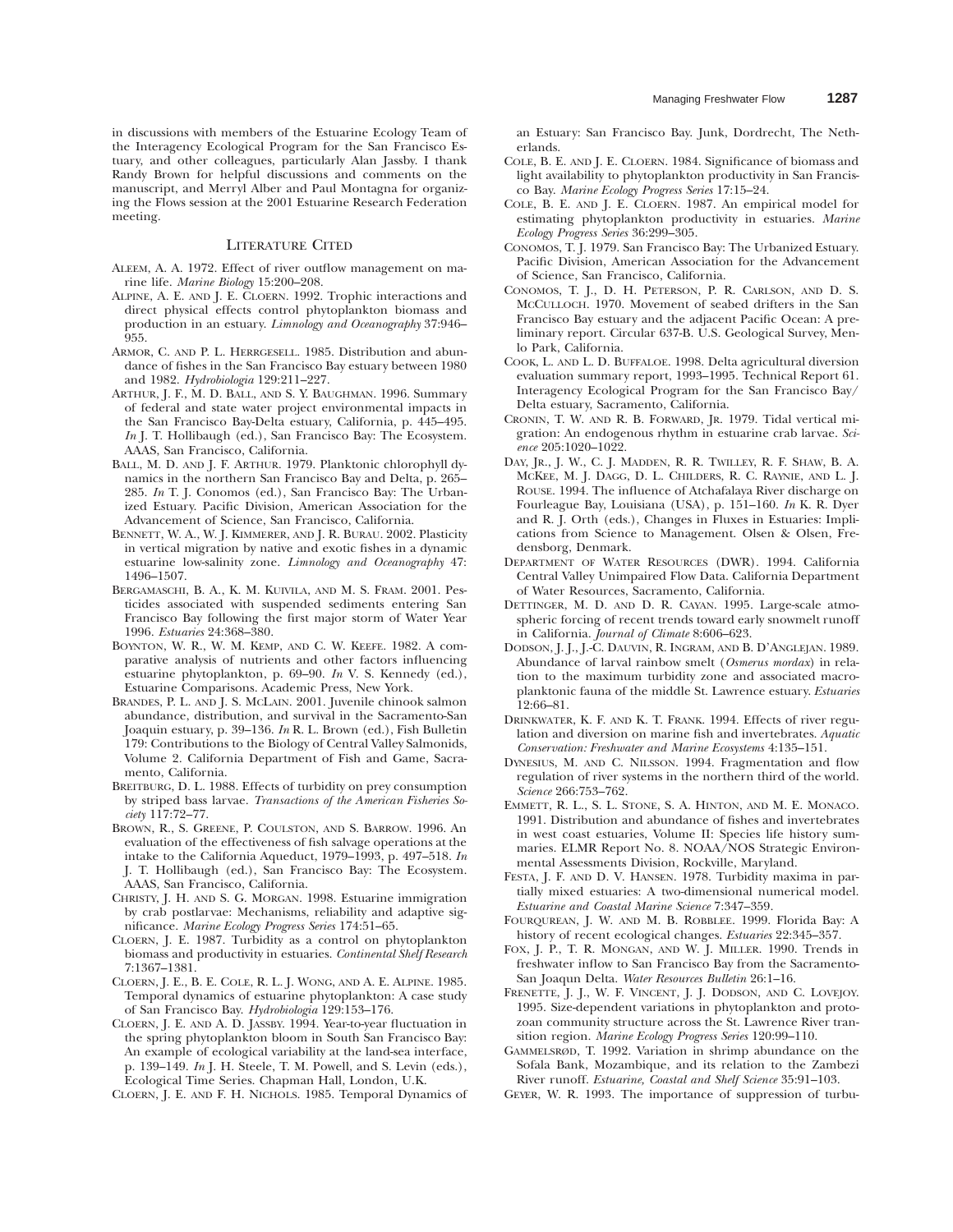lence by stratification on the estuarine turbidity maximum. *Estuaries* 16:113–125.

- GREGORY, R. S. AND C. D. LEVINGS. 1998. Turbidity reduces predation on migrating juvenile Pacific salmon. *Transactions of the American Fisheries Society* 127:275–285.
- HARDEN JONES, F. R., G. P. ARNOLD, M. GREER WALKER, AND P. SCHOLES. 1979. Selective tidal stream transport and the migration of plaice (*Pleuronectes platessa* L.) in the southern North Sea. *Journal du Conseil internationale pour Exploration du Mer* 38:331–337.
- HERBOLD, B., A. D. JASSBY, AND P. B. MOYLE. 1992. Status and trends report on aquatic resources in the San Francisco estuary. San Francisco Estuary Project. U.S. Environmental Protection Agency, Oakland, California.
- HERREN, J. R. AND S. S. KAWASAKI. 2001. Inventory of water diversions in four geographic areas in California's Central Valley, p. 343–355. *In* R. L. Brown (ed.), Fish Bulletin 179: Contributions to the Biology of Central Valley Salmonids, Volume 2. California Department of Fish and Game, Sacramento, California.
- HOLLIBAUGH, J. T. 1996. San Francisco Bay: The Ecosystem. Further Investigations into the Natural History of San Francisco Bay and Delta with Reference to the Influence of Man. American Association for the Advancement of Science, San Francisco, California.
- HOLLIBAUGH, J. T. AND P. S. WONG. 1996. Distribution and activity of bacterioplankton in San Francisco Bay, p. 263–288. *In* J. T. Hollibaugh (ed.), San Francisco Bay: The Ecosystem. AAAS, San Francisco, California.
- HOWARTH, R. W., R. SCHNEIDER, AND D. SWANEY. 1996. Metabolism and organic carbon fluxes in the tidal freshwater Hudson River. *Estuaries* 19:848–865.
- JASSBY, A. D. AND J. E. CLOERN. 2000. Organic matter sources and rehabilitation of the Sacramento-San Joaquin Delta (California, USA). *Aquatic Conservation: Marine and Freshwater Ecosystems* 10:323–352.
- JASSBY, A. D., J. E. CLOERN, AND B. E. COLE. 2002. Annual primary production: Patterns and mechanisms of change in a nutrient-rich tidal estuary. *Limnology and Oceanography* 47:698– 712.
- JASSBY, A. D., W. J. KIMMERER, S. G. MONISMITH, C. ARMOR, J. E. CLOERN, T. M. POWELL, J. R. SCHUBEL, AND T. J. VENDLINSKI. 1995. Isohaline position as a habitat indicator for estuarine populations. *Ecological Applications* 5:272–289.
- JAWORSKI, N. A. 1981. Sources of nutrients and the scale of eutrophication problems in estuaries, p. 83–110. *In* B. J. Neilson and L. E. Cronin (eds.), Estuaries and Nutrients. Humana, Clifton, New Jersey.
- KAARTVEDT, S. AND D. L. AKSNES. 1992. Does freshwater discharge cause mortality of fjord-living zooplankton. *Estuarine, Coastal and Shelf Science* 34:305–313.
- KEMP, W. M., E. M. SMITH, M. MARVIN-DIPASQUALE, AND W. R. BOYNTON. 1997. Organic carbon balance and net ecosystem metabolism in Chesapeake Bay. *Marine Ecology Progress Series* 150:229–248.
- KIMMERER, W. J. 2002. Effects of freshwater flow on abundance of estuarine organisms: Physical effects or trophic linkages? *Marine Ecology Progress Series* 243:39–55.
- KIMMERER, W. J., W. A. BENNETT, AND J. R. BURAU. 2002. Persistence of tidally-oriented vertical migration by zooplankton in a temperate estuary. *Estuaries* 25:359–371.
- KIMMERER, W. J., J. R. BURAU, AND W. A. BENNETT. 1998. Tidallyoriented vertical migration and position maintenance of zooplankton in a temperate estuary. *Limnology and Oceanography* 43:1697–1709.
- KIMMERER, W. J., J. H. COWAN, JR., L. W. MILLER, AND K. A. ROSE. 2000. Analysis of an estuarine striped bass population: Influence of density-dependent mortality between metamorphosis

and recruitment. *Canadian Journal of Fisheries and Aquatic Science* 57:478–486.

- KIMMERER, W. J., J. H. COWAN, L. W. MILLER, AND K. A. ROSE. 2001. Analysis of an estuarine striped bass population: Effects of environmental conditions during early life. *Estuaries* 24: 556–574.
- KIMMERER, W. J., E. GARTSIDE, AND J. J. ORSI. 1994. Predation by an introduced clam as the probable cause of substantial declines in zooplankton in San Francisco Bay. *Marine Ecology Progress Series* 113:81–93.
- KIMMERER, W. J. AND J. J. ORSI. 1996. Causes of long-term declines in zooplankton in the San Francisco Bay estuary since 1987, p. 403–424. *In* J. T. Hollibaugh (ed.), San Francisco Bay: The Ecosystem. AAAS, San Francisco, California.
- KIMMERER, W. J. AND J. R. SCHUBEL. 1994. Managing freshwater flows into San Francisco Bay using a salinity standard: Results of a workshop, p. 411–416. *In* K. R. Dyer and R. J. Orth (eds.), Changes in Fluxes in Estuaries: Implications from Science to Management. Olsen and Olsen, Fredensborg, Denmark.
- KJELSON, M. A. AND P. F. RAQUEL. 1981. The life history of fall run juvenile chinook salmon, *Oncorhynchus tshawytscha*, in the Sacramento-San Joaquin estuary of California. *Estuaries* 4:285.
- KOHLHORST, D. W., L. W. BOTSFORD, J. S. BRENNAN, AND G. M. CAILLET. 1991. Aspects of the structure and dynamics of an exploited central California population of white sturgeon (*Acipenser transmontanus*), p. 277–293. *In* P. Williot (ed.), Acipenser. CEMAGREF Publ., Bordeaux, France.
- KRONE, R. B. 1979. Sedimentation in the San Francisco Bay system, p. 85–95. *In* T. J. Conomos (ed.), San Francisco Bay: The Urbanized Estuary. Pacific Division, American Association for the Advancement of Science, San Francisco, California.
- KUIVILA, K. M. AND C. G. FOE. 1995. Concentrations, transport and biological effects of dormant spray pesticides in the San Francisco estuary, California. *Environmental Toxicology and Chemistry* 14:1141–1150.
- LAPRISE, R. AND J. J. DODSON. 1993. Nature of environmental variability experienced by benthic and pelagic animals in the St. Lawrence estuary, Canada. *Marine Ecology Progress Series* 94: 129–139.
- LARGIER, J. L. 1996. Hydrodynamic exchange between San Francisco Bay and the ocean: The role of ocean circulation and stratification, p. 69–104. *In* J. T. Hollibaugh (ed.), San Francisco Bay: The Ecosystem. AAAS, San Francisco, California.
- LEHMAN, P. W. 2000. Phytoplankton biomass, cell diameter, and species composition in the low salinity zone of Northern San Francisco Bay estuary. *Estuaries* 23:216–230.
- LIVINGSTON, R. J., F. G. LEWIS, G. C. WOODSUM, X. NIU, B. GAL-PERIN, W. HUANG, J. D. CHRISTENSEN, M. E. MONACO, T. A. BATTISTA, C. J. KLEIN, R. L. HOWELL, AND G. L. RAY. 2000. Modelling oyster population response to variation in freshwater input. *Estuarine, Coastal and Shelf Science* 50:655–672.
- LONGLEY, W. L. 1994. Freshwater inflows to Texas bays and estuaries: Ecological relationships and methods for determination of needs. Texas Water Development Board, Austin, Texas.
- LUCAS, L. V., J. E. CLOERN, J. R. KOSEFF, S. G. MONISMITH, AND J. K. THOMPSON. 1998. Does the Sverdrup critical depth model explain bloom dynamics in estuaries? *Journal of Marine Research* 56:375–415.
- LUOMA, S. N. AND D. J. CAIN. 1979. Fluctuations of copper, zinc, and silver in tellenid clams as related to freshwater discharge—south San Francisco Bay, p. 231–246. *In* T. J. Conomos (ed.), San Francisco Bay: The Urbanized Estuary. Pacific Division, American Association for the Advancement of Science, San Francisco, California.
- MALLIN, M. A., H. W. PAERL, J. RUDEK, AND P. W. BATES. 1993. Regulation of estuarine primary production by watershed rainfall and river flow. *Marine Ecology Progress Series* 93:199–203.
- MALONE, T. C., L. H. CROCKER, S. E. PIKE, AND B. W. WENDLER.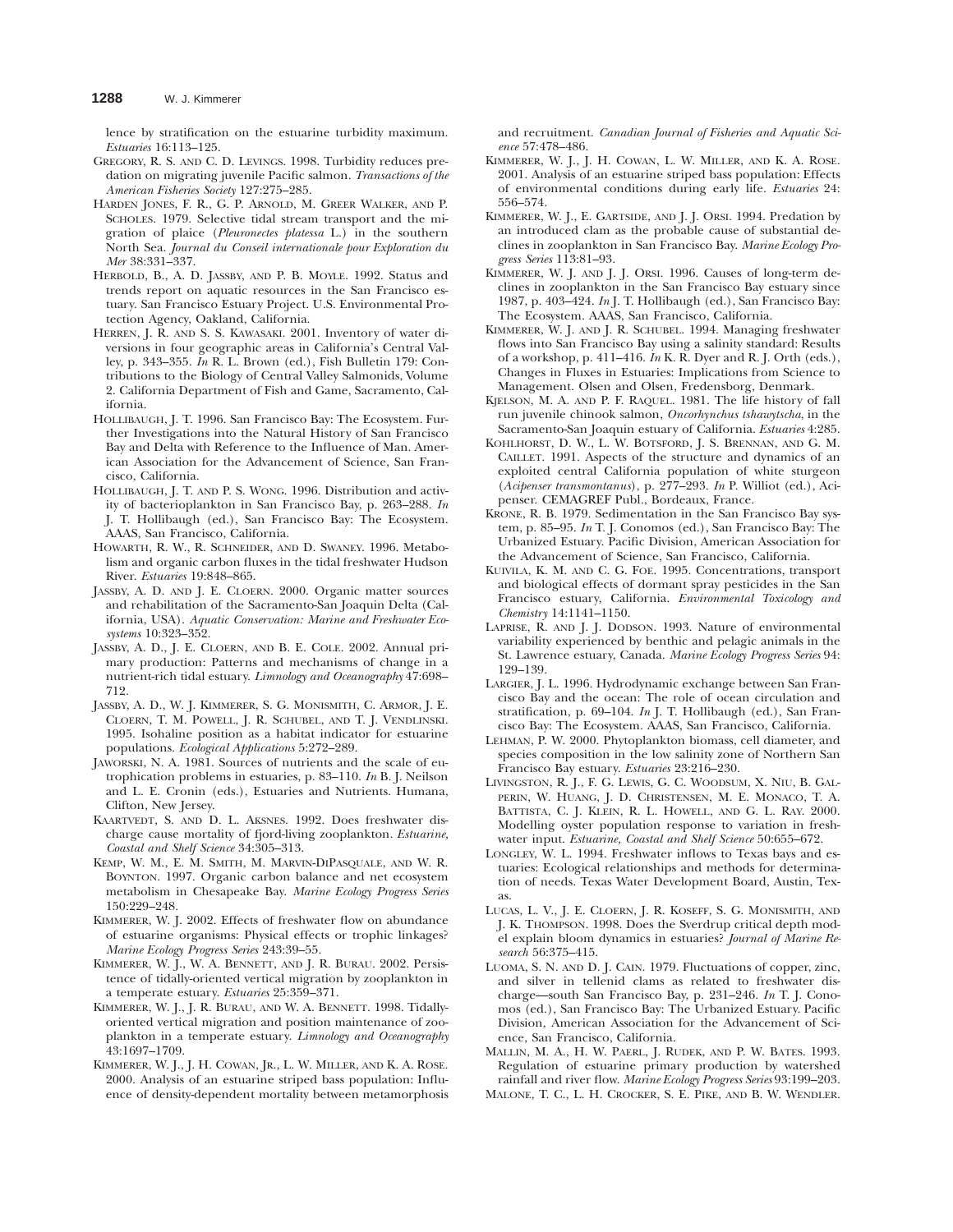1988. Influences of river flow on the dynamics of phytoplankton production in a partially stratified estuary. *Marine Ecology Progress Series* 48:235–249.

- MCCULLOCH, D. S., D. H. PETERSON, P. R. CARLSON, AND T. J. CONOMOS. 1970. Some effects of freshwater inflow on the flushing of south San Francisco Bay: A preliminary report. U.S. Geological Survey Circular 637-A. U.S. Geological Survey, Menlo Park, California.
- MCIVOR, C. C., J. A. LEY, AND R. D. BJORK. 1994. Changes in freshwater inflow from the Everglades to Florida Bay including effects on biota and biotic processes: A review, p. 117– 146. *In* S. Davis and J. Ogden (eds.), Everglades. The Ecosystem and Its Restoration. St. Lucie Press, Boca Raton, Florida.
- MICKLIN, P. P. 1988. Desiccation of the Aral Sea: A water management disaster in the Soviet Union. *Science* 241:1170–1176.
- MONISMITH, S. G., J. R. BURAU, AND M. STACEY. 1996. Stratification dynamics and gravitational circulation in northern San Francisco Bay, p. 123–153. *In* J. T. Hollibaugh (ed.), San Francisco Bay: The Ecosystem. AAAS, San Francisco, California.
- MONISMITH, S. G., W. J. KIMMERER, J. R. BURAU, AND M. T. STA-CEY. 2002. Structure and flow-induced variability of the subtidal salinity field in northern San Francisco Bay. *Journal of Physical Oceanography* 32:3003–3019.
- MONTELEONE, D. M. AND E. D. HOUDE. 1992. Vulnerability of striped bass *Morone saxatilis* Waldbaum eggs and larvae to predation by juvenile white perch *Morone americana* Gmelin. *Journal of Experimental Marine Biology and Ecology* 158:93–104.
- MOON, C. AND W. M. DUNSTAN. 1990. Hydrodynamic trapping in the formation of the chlorophyll- alpha peak in turbid, very low salinity water of estuaries. *Journal of Plankton Research* 12: 323–336.
- MOYLE, P. B. 2002. Inland Fishes of California, 2nd edition. University of California Press, Berkeley, California.
- NICHOLS, F. H. 1985. Increased benthic grazing: An alternative explanation for low phytoplankton biomass in northern San Francisco Bay during the 1976–1977 drought. *Estuarine, Coastal and Shelf Science* 21:379–388.
- NICHOLS, F., J. CLOERN, S. LUOMA, AND D. PETERSON. 1986. The modification of an estuary. *Science* 231:567–573.
- NIXON, S. W., C. A. OVIATT, J. FRITHSEN, AND B. SULLIVAN. 1986. Nutrients and the productivity of estuarine and coastal marine systems. *Journal of the Limnological Society of South Africa* 12:43–71.
- NOBRIGA, M. AND Z. MALTICA. 2000. Sherman island agricultural diversion evaluation. Interagency Ecological Program. *San Francisco Estuary Newsletter* 13:11.
- OLTMANN, R. N. 1998. Indirect measurement of Delta outflow using ultrasonic velocity meters and comparison with massbalance calculated outflow. Interagency Ecological Program for the *San Francisco Estuary Newsletter* 11:5–8.
- ORSI, J. AND W. MECUM. 1986. Zooplankton distribution and abundance in the Sacramento-San Joaquin Delta in relation to certain environmental factors. *Estuaries* 9:326–339.
- ORSI, J. J. AND W. L. MECUM. 1996. Food limitation as the probable cause of a long-term decline in the abundance of *Neomysis mercedis* the opossum shrimp in the Sacramento-San Joaquin estuary, p. 375–401. *In* J. T. Hollibaugh (ed.), San Francisco Bay: The Ecosystem. AAAS, San Francisco, California.
- PETERSON, D. H., T. J. CONOMOS, W. W. BROENKOW, AND P. C. DOHERTY. 1975. Location of the non-tidal current null zone in northern San Francisco Bay. *Estuarine and Coastal Marine Science* 3:1–11.
- POSTMA, V. H. AND K. KALLE. 1955. On the development of turbid zones in the lower course of rivers with special consideration of conditions in the lower Elbe. *Deutsche Hydrographische Zeitschrift* 8:137–144.
- RICE, J. AND K. NEWMAN. 1997. Statistical model for survival of chinook salmon smolts outmigrating through the lower Sacramento-San Joaquin system. Interagency Ecological Program

for the San Francisco Bay/Delta Estuary. Technical Report 59. Sacramento, California.

- RICHARDS, R. A. AND P. J. RAGO. 1999. A case history of effective fishery management: Chesapeake Bay striped bass. *North American Journal of Fisheries Management* 19:356–375.
- RILEY, G. A. 1937. The significance of the Mississippi River drainage for biological conditions in the northern Gulf of Mexico. *Journal of Marine Research* 1:60–74.
- RUDNICK, D. T., Z. CHEN, D. L. CHILDERS, J. N. BOYER, AND T. D. FONTAINE, III. 1999. Phosphorus and nitrogen inputs to Florida Bay: The importance of the Everglades watershed. *Estuaries* 22:398–416.
- SCHEMEL, L. E., S. W. HAGER, AND D. CHILDERS, JR. 1996. The supply and carbon content of suspended sediment from the Sacramento River to San Francisco Bay, p. 237–260. *In* J. T. Hollibaugh (ed.), San Francisco Bay: The Ecosystem. AAAS, San Francisco, California.
- SCHOELLHAMER, D. H. 1996. Factors affecting suspended-solids concentrations in south San Francisco Bay, California. *Journal of Geophysical Research* 101:12087–12095.
- SCHOELLHAMER, D. H. 2001. Influence of salinity, bottom topography, and tides on locations of estuarine turbidity maxima in northern San Francisco Bay, p. 343–356. *In* W. H. McAnally and A. J. Mehta (eds.), Coastal and Estuarine Fine Sediment Processes. Elsevier, Amsterdam, The Netherlands.
- SIROIS, P. AND J. J. DODSON. 2000. Critical periods and growthdependent survival of larvae of an estuarine fish, the rainbow smelt Osmerus mordax. *Marine Ecology Progress Series* 203:233– 245.
- SKLAR, F. H. AND J. A. BROWDER. 1998. Coastal environmental impacts brought about by alterations to freshwater flow in the Gulf of Mexico. *Environmental Management* 22:547–562.
- SKRESLET, S. 1986. The Role of Freshwater Outflow in Coastal Marine Ecosystems. NATO ASI Series, G edition. Springer-Verlag, Berlin, Germany.
- SMITH, S. V. AND J. T. HOLLIBAUGH. 1993. Coastal metabolism and the oceanic organic carbon balance. *Reviews of Geophysics* 31:75–89.
- SOMMER, T., R. BAXTER, AND B. HERBOLD. 1997. Resilience of splittail in the Sacramento-San Joaquin estuary. *Transactions of the American Fisheries Society* 126:961–976.
- SOMMER, T. R., L. CONRAD, G. O'LEARY, F. FEYRER, W. C. HAR-RELL, AND D. FELIZ. 2002. Spawning and rearing of splittail in a model floodplain wetland. *Transactions of the American Fisheries Society* 131:966–974.
- SPEED, T. 1993. Modelling and managing a salmon population, p. 268–290. *In* V. Barnett and K. Feridun Turkman (eds.), Statistics for the Environment. Wiley, New York.
- STEVENS, D. E., D. W. KOHLHORST, L. W. MILLER, AND D. W. KELLEY. 1985. The decline of striped bass in the Sacramento-San Joaquin estuary, California. *Transactions of the American Fisheries Society* 114:12–30.
- TURNER, J. L. AND H. K. CHADWICK. 1972. Distribution and abundance of young-of-the-year striped bass, Morone saxatilis, in relation to river flow in the Sacramento-San Joaquin estuary. *Transactions of the American Fisheries Society* 101:442–452.
- UNCLES, R. J., J. A. STEPHENS, AND M. L. BARTON. 1992. Observations of fine-sediment concentrations and transport in the turbidity maximum region of an estuary, p. 255–276. *In* D. Prandle (ed.), Dynamics and Exchanges in Estuaries and the Coastal Zone. American Geophysical Union, Washington, D.C.
- VENABLES, W. N. AND B. N. RIPLEY. 1997. Modern Applied Statistics with S-plus, 2nd edition. Springer-Verlag, New York.
- VÖRÖSMARTY, C. J., P. GREEN, J. SALISBURY, AND R. B. LAMMERS. 2000. Global water resources: Vulnerability from climate change and population growth. *Science* 289:284–288.
- WAINRIGHT, S. C., C. M. FULLER, R. H. MICHENER, AND R. A. RICHARDS. 1996. Spatial variation of trophic position and